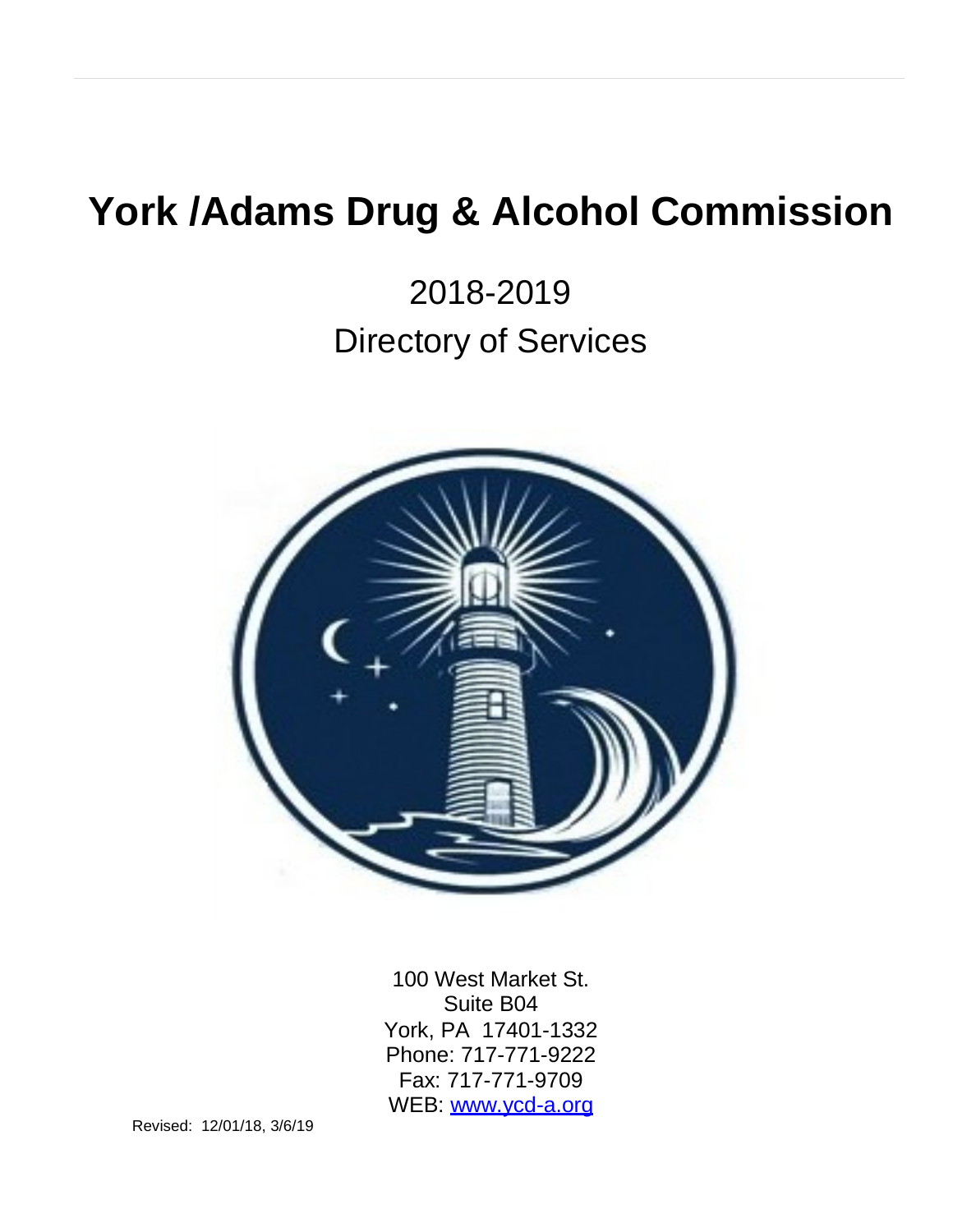# Table of Contents

| <b>Specialized Program Descriptions</b>                                                                                                                    |  |
|------------------------------------------------------------------------------------------------------------------------------------------------------------|--|
|                                                                                                                                                            |  |
| $\bullet$                                                                                                                                                  |  |
| $\bullet$                                                                                                                                                  |  |
| $\bullet$                                                                                                                                                  |  |
| $\bullet$                                                                                                                                                  |  |
| $\bullet$                                                                                                                                                  |  |
| $\bullet$                                                                                                                                                  |  |
|                                                                                                                                                            |  |
| Level 1A Outpatient Treatment Description and Provider Listing 9                                                                                           |  |
| Level 1B Intensive Outpatient Treatment Description and Provider Listing 12                                                                                |  |
| Level 2A Partial Hospitalization Treatment Description and Provider Listing 13                                                                             |  |
| Level 2B Halfway House Treatment Description and Provider Listing 14                                                                                       |  |
| Level 3A Medically Monitored Inpatient Detoxification Description                                                                                          |  |
|                                                                                                                                                            |  |
| Level 3B Medically Monitored Short Term Residential Treatment Description                                                                                  |  |
|                                                                                                                                                            |  |
| Level 3C Medically Monitored Long Term Residential Treatment Description                                                                                   |  |
|                                                                                                                                                            |  |
| Level 4A Medically Managed Inpatient Detoxification Treatment Description                                                                                  |  |
| Level 4B Medically Managed Inpatient Residential Treatment Description and<br>30<br><b>Student Assistance Program D&amp;A Liaison Services Description</b> |  |
|                                                                                                                                                            |  |
|                                                                                                                                                            |  |
| Intervention/Outreach Services Description and Provider Listing 33                                                                                         |  |
| Administrative Services Description and Provider Listing  34                                                                                               |  |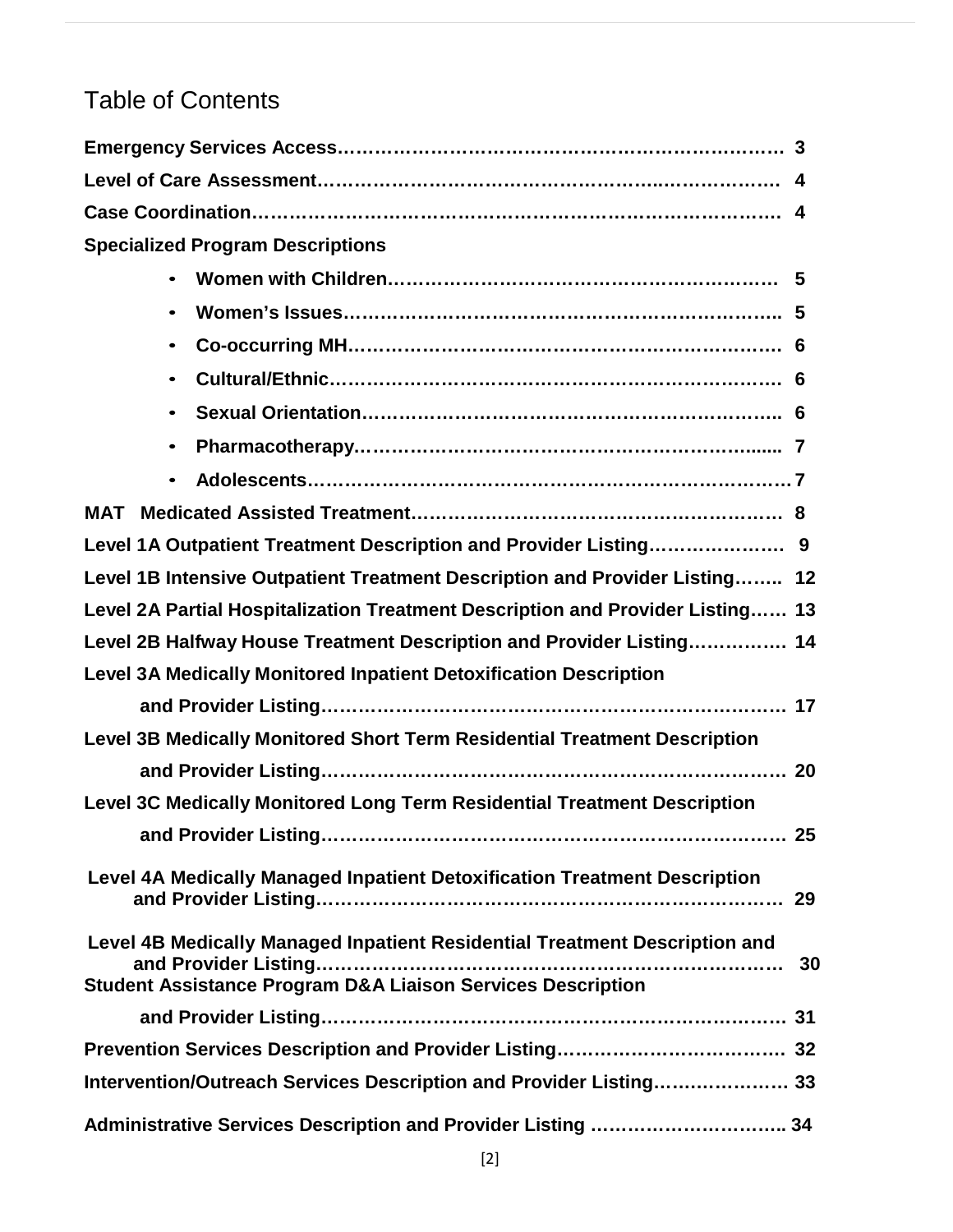# Emergency Services Access

#### *In the event of a life threatening emergency, when time is of the essence, individuals should call 911.*

**If you feel that you are in a crisis state or are in need of detoxification**, please call the White Deer Run Regional Support Center number listed below. The Regional Support Center has 24/7 coverage and has been designed to expedite detox placement for all funding sources, for all populations. In a state of crisis, you

may also contact one of the 24/7 crisis hotlines or hospitals listed below.

| 24 Hour help is available                                                                                   | <b>Types of Services Provided</b>                                      |
|-------------------------------------------------------------------------------------------------------------|------------------------------------------------------------------------|
| White Deer Run Admissions Support Center<br>(Phone hotline only)<br>1-866-769-6822                          | 24 hour phone emergent care screening<br>24 hour detox service linkage |
| True North Mobile Crisis Unit<br>717-637-7633 or (866) 325-0339                                             | 24 hour Mobile Crisis Hotline                                          |
| Wellspan York Hospital Crisis Unit<br>717-851-5320 or (800)-673-2496                                        | 24 hour Crisis Hotline                                                 |
| <b>Local Area Hospitals</b>                                                                                 | <b>Types of Services Provided</b>                                      |
| *York Hospital<br>1001 South George Street<br><b>York PA 17405</b><br>717-851-5320 or (800)-673-2496        | 24 hour emergency care                                                 |
| *Memorial Hospital<br>325 South Belmont Street<br>York, Pennsylvania 17405<br>717-843-8623 OR (800)436-4326 | 24 hour emergency care                                                 |
| *Hanover Hospital<br>300 Highland Avenue<br>Hanover, PA 17331<br>717-637-3711 or (800) 673-2426             | 24 hour emergency care                                                 |
| *Gettysburg Hospital<br>147 Gettys Street<br>Gettysburg, PA<br>717-334-2121                                 | 24 hour emergency care                                                 |

**\*Please note that the York/Adams Drug and Alcohol Commission does not contract with these providers.**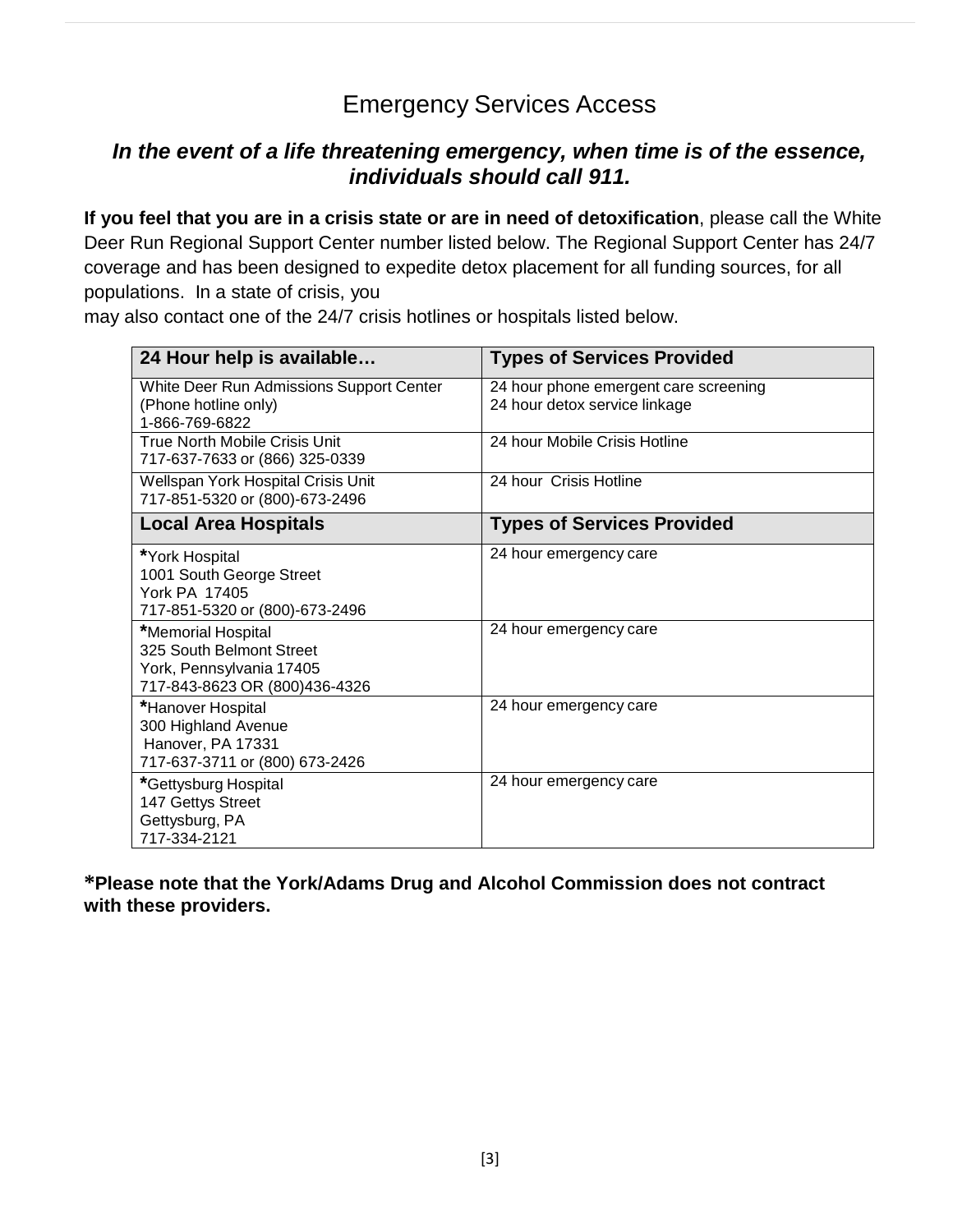### Level of Care Assessment

Assessments (level of care assessments) are designed to ascertain treatment needs based on the degree and severity of alcohol and other drug use/abuse through the development of a comprehensive confidential personal history, including significant medical, social, occupational, educational, and family information.

An assessment is required for all individuals (with the exception of emergency services such as detox) in order to access drug and alcohol treatment, as an assessment determines the proper level of treatment services.

Assessments are provided at no cost to the client (with the exception of the DUI offender required to obtain a level of care assessment as part of the criminal process).

#### **Assessment scheduling:**

*Please note: Individuals in a crisis state or in need of detox, should access emergency services as listed on page 3 of this directory. An assessment is not necessary to access crisis/detox services.*

#### **Individuals Who Reside in the Central York area**:

Contact the White Deer Run York Assessment Center (WDR-YAC), which is staffed M-F, 8:00 am – 4:30 pm to schedule an assessment.

White Deer Run York Assessment Center: 257 East Market Street, York PA 17403 Phone: 717-668-8035 Fax: 717-668-8736

#### **Individuals Who Reside outside of the Central York area:**

Contact the nearest outpatient provider listed in this directory to schedule a drug & alcohol assessment.

#### **Individuals Who Reside in Adams County:**

Contact the Adams County Assessment Center, located in the Adams County Human Service Building, which is staffed M-F 8:00am – 4:30pm.

Adams County Assessment Center: Suite 200 525 Boyds School Road Gettysburg, PA 17325 Phone: 717-398-0330 Fax: 717-771-9826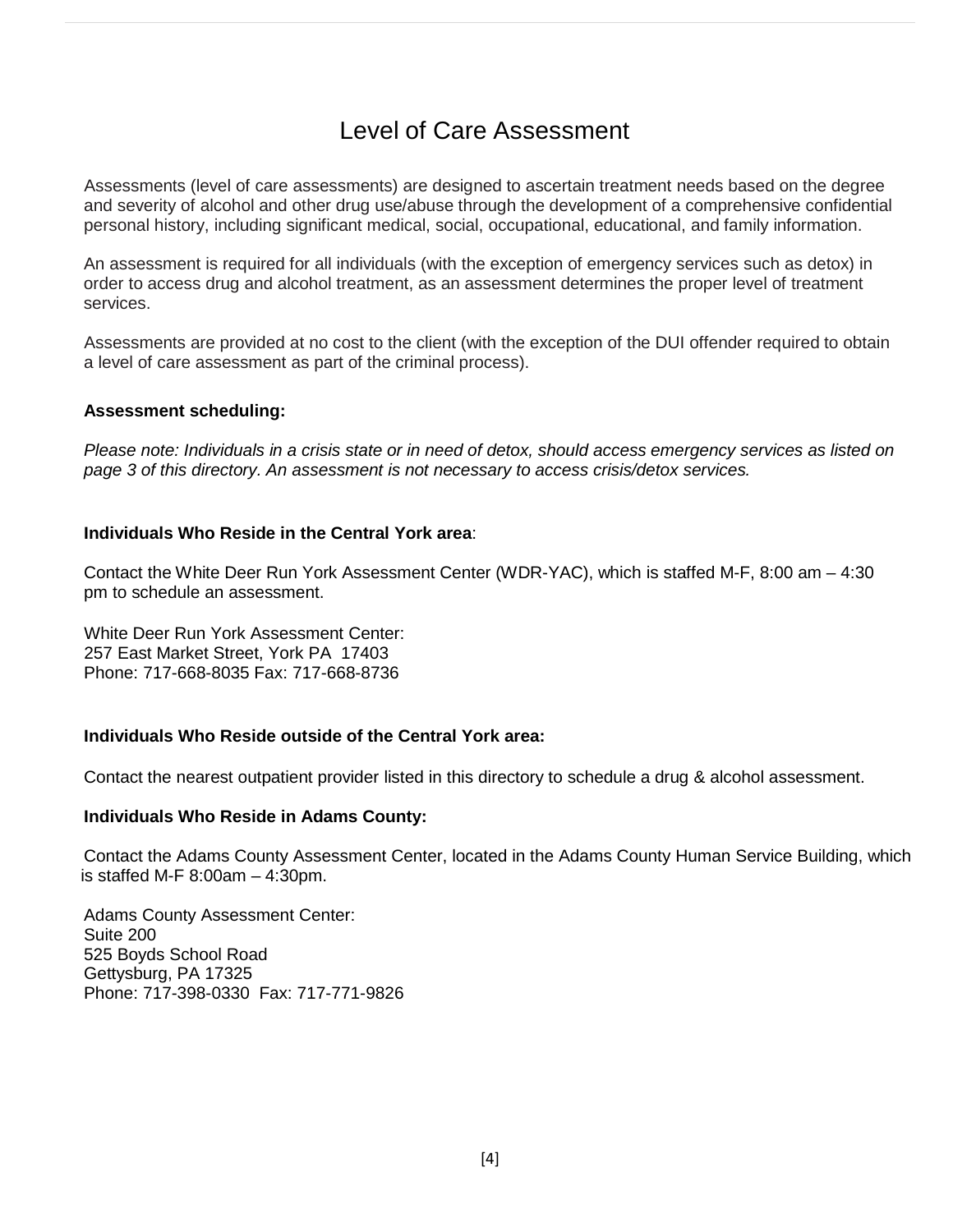## Case Coordination

Case coordination is a case management function that occurs throughout the treatment episode. Case coordination facilitates client access to available resources, promotes client retention in treatment and use of support services, while simultaneously educating the client in the skills necessary to achieve and maintain self-sufficiency and recovery from substance-related disorders.

All providers who perform level of care assessments in addition to clinical treatment activities as listed in this directory are contracted to perform case coordination services.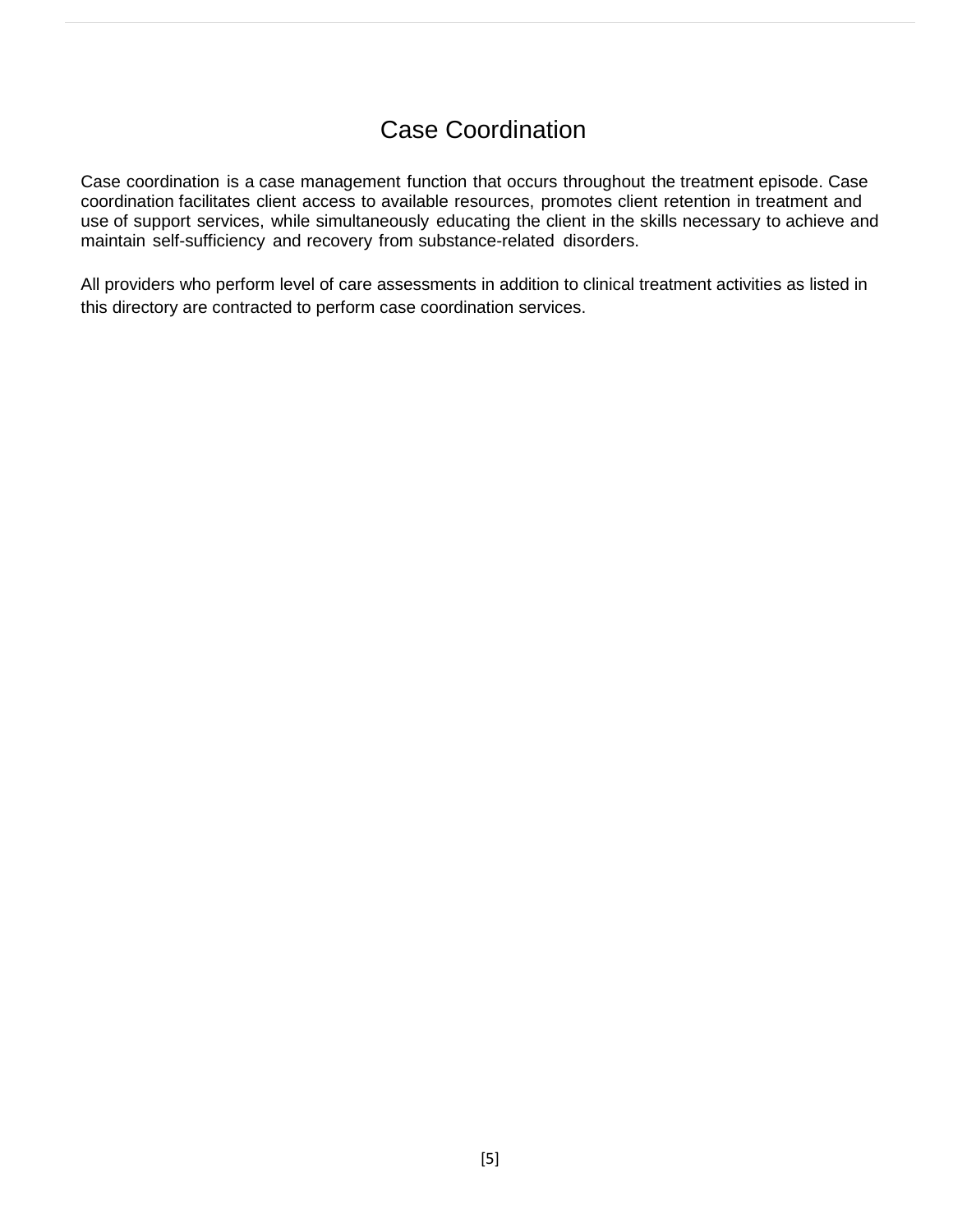### Specialized Program Descriptions

*For the purposes of this directory, it is important to note that certain populations may require specialized program services in order to appropriately address their treatment needs. These factors should be taken into consideration when determining placement.*

#### **Women with Children**

These programs are designed to serve substance-abusing pregnant and/or parenting women with specific pathologies and needs that have arisen in conjunction with their addiction. Treatment of women with children is more complex because of the problems presented by dysfunctional family dynamics, and because of this, the inclusion of children into the overall treatment process is warranted. In addition to meeting the characteristics of a specialized women's program, parental responsibility programs assess and treat women from a holistic, family-centered point of view. The services of these programs are designed using gender-specific, culturally competent treatment models. Parental responsibility programs are characterized by the following: parenting education and support services, as well as family therapy (for parents, significant others, non-resident children, etc.); child development and prevention services including basic assessment of each resident child's level of functioning; coordination of services addressing children's developmental delays and/or mental health concerns; child care provided in an environment which promotes developmentally appropriate socialization, language and communication skills, and gross and fine motor skills. In such an environment, "high risk" families may have an opportunity for unification; coordination of services establishing and maintaining public assistance benefits for herself and her children; child care services; early intervention and/or specialized education services designed to meet the developmental needs of the child; life skills training (e.g. communication skills, and budgeting and household management) that maximizes the client's ability to provide a safe, clean environment for the client and her children; comprehensive treatment planning integrating parent/child activities and basic child development care; a focus on gender-specific issues such as addressing emotional, physical, and/or sexual abuse experiences in the client and her children; educational programs that address parenting and child development skills (e.g. infant stimulation programs); a comprehensive service for children that includes a basic assessment, educational opportunities for developmental impairments, a physical and medical evaluation including a review of immunizations and a report of childhood diseases, and referral, if necessary; alcohol and other drug education for children, including age-specific children's groups to discuss these issues and improve coping skills; education in child custody issues; age-appropriate activities to encourage socialization and academic growth; and the treatment staff of these programs must be certified, and have documented experience in child development, age-appropriate child care, and drug and alcohol prevention and education.

#### **Women's Issues**

Substance-abusing women often require specialized care for issues and pathologies that arise as consequences of their addictions. Programs specializing in the treatment of women shall have: education meant to improve decision-making skills and self-esteem; a focus on issues specific to women, such as addressing emotional, physical, and/or sexual abuse, single motherhood, difficulties with child care, and establishing oneself in a largely male-dominated society; extensive case management resources to accommodate the comprehensive needs of women in substance abuse care; educational programs that address parenting and child development skills, the prenatal and postpartum effects of substance abuse on children, and the reestablishment of the mother-child bond, if the child is not in the treatment setting or in the custody of the mother; additional education in the area of preventive health care (e.g. breast exams, pap smears, family planning, the risk of HIV/AIDS and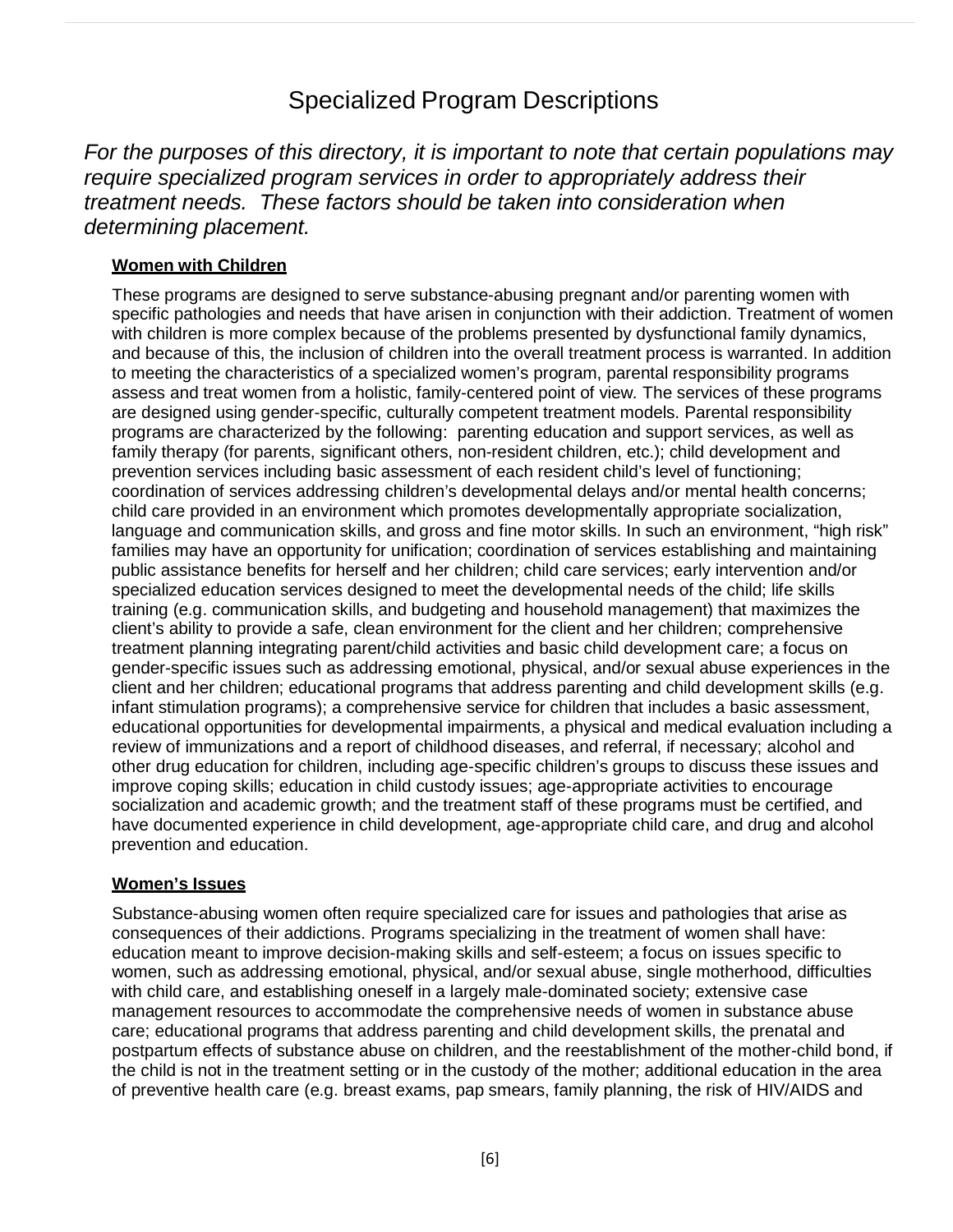other sexually transmitted diseases, etc.); life skills training (e.g. communication skills, or budgeting and household management) that can maximize the client's ability to provide a safe, clean environment for herself and her family; education in legal issues (e.g. child custody, protection from abuse, divorce, and discrimination); a safe treatment setting that provides linkages to support groups; assistance in locating appropriate housing; education on eating disorders and referral for treatment; and treatment staff that is hired in a way that reflects the makeup of the client population as well as being certified with documented experience in women's psychology and female-specific treatment.

#### **Co-occurring**

Mental illness often coexists with substance use disorders. Ere go, for treatment to be effective it must be designed to address both illnesses concurrently, and, if possible, in an integrated fashion, since each illness affects the course and severity of the other. Placement in an appropriately designed program will follow from adequate attention to the assessment of both disorders. The following principles should guide the treatment: treatment of both the mental illness and the substance use disorder should be integrated whenever possible (ideally, they should be provided in the same setting by the same treatment team); the treatment team must have professional resources available to ensure that adequate treatment of both disorders is possible (for example, the team should have psychiatric addiction specialists available, as well as other persons with both psychiatric and addiction training); all treatment team members should have some familiarity with the manifestations and etiology of both disorders to facilitate adequate coordination of treatment; treatment planning should be individualized to address specific symptoms of all disorders, while recognizing that treatment will usually incorporate a variety of therapeutic methods which may address either or both of these illnesses; there must be provisions to incorporate the use of psychotropic medications when indicated; and the personnel working with persons who have dual disorders will require training to enable them to understand and effectively address both mental health and substance use problems.

#### **Cultural/Ethnic**

People of racial or ethnic minorities often hold different views, values, norms, morals, and beliefs which affect the perception, impact, and severity of alcohol and other drug use. Particular care must be taken by treatment professionals concerning the issues of racism, language, communication styles, cultural and class values, and health-related values. Programs offering this type of specialized treatment must be culturally competent, meaning that they are able to identify and address individual needs based on cultural differences, by way of policies, practices, attitudes, and agency structure. They are also characterized by the following: a program philosophy with cultural perspective that acknowledges that individuals and families make different choices based on differing cultural ideals; treatment that is culturally relevant and includes the discussion of racism and other culturally-specific issues; culturally appropriate diagnostic tools and treatment methodologies; competency concerning the language and non-verbal communication styles typical of members of specific ethnic groups; décor, program material, and literature appropriate to the lifestyle and culture of the group being served; outreach services that mitigate cultural barriers to program access; coordination of services connecting clients to community resources and supports within the appropriate culture; integration of culturally-founded health beliefs and practices into the treatment plan; ongoing plans for training new staff and developing more competent programs; the treatment staff providing this kind of service must be able to communicate verbally and non-verbally with the population in question; and staffing patterns should reflect the makeup of the client population, and the staff should be knowledgeable in the history, culture, and behavior patterns of the client group being served.

#### **Sexual Orientation**

Individuals with a homosexual or bi-sexual orientation may present unique treatment needs because of many specific experiences that strongly affect emotions and behaviors. Accepting and affirming attitudes towards gays and lesbians on the part of the treatment staff are crucial to establishing a safe, positive treatment environment. Programs specially designed to treat this population are characterized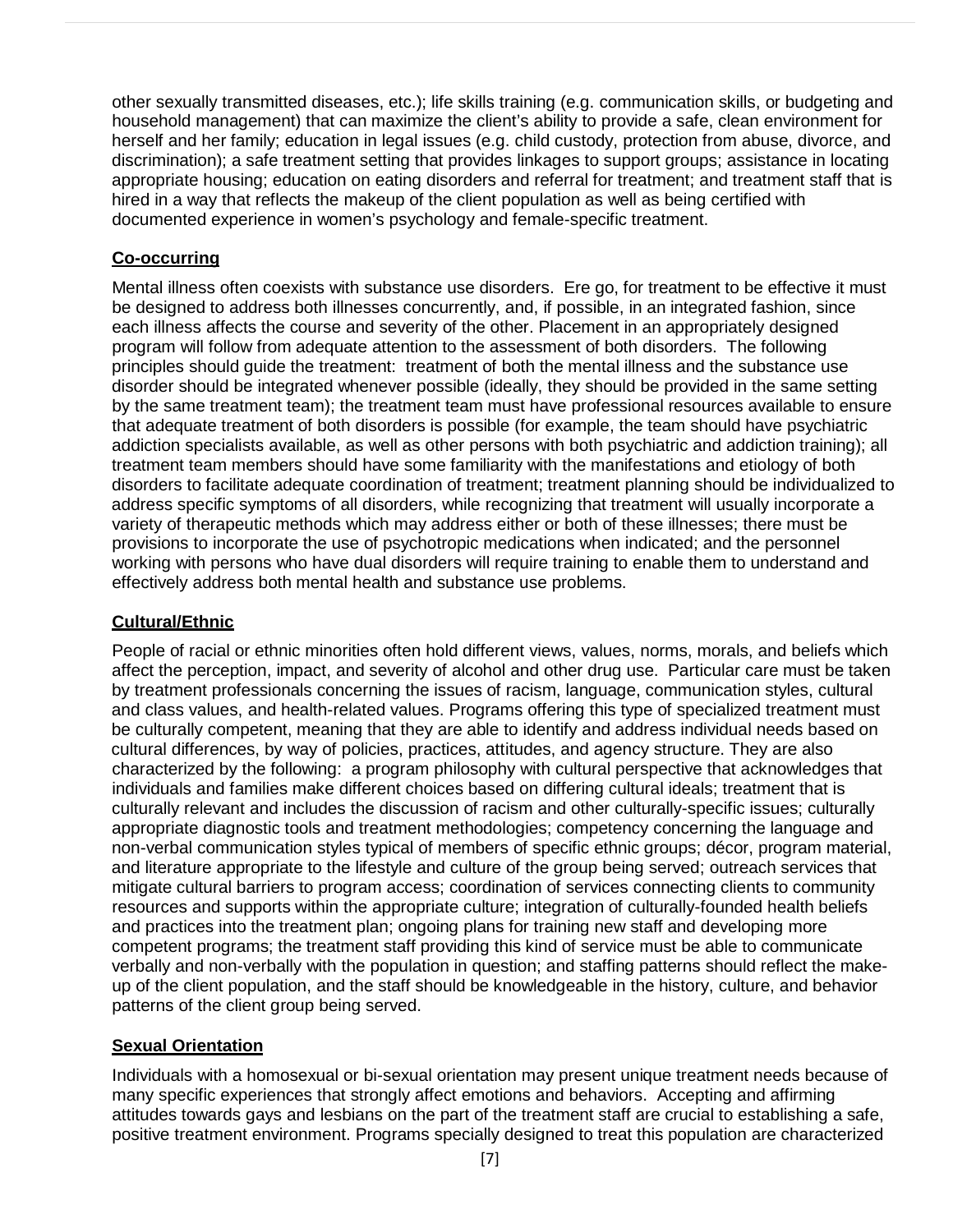by the following: a staff that includes other gays and lesbians who publicly identify themselves as such; sponsorship within the gay/lesbian recovery community, and the integration of gay/lesbian/bi-sexual identity issues into the recovery process; programs that address the specific needs of gay, lesbian, or bi-sexual clients that can interfere with chemical dependency treatment; treatment staff that is welleducated on the specific interrelationships between chemical dependency, is certified, and/or have documented training/experience in areas such as the psychology of homosexuality, merging biological research and findings, the roles of gay, lesbian, and bi-sexual extended families, healthy gay, lesbian, or bi-sexual relationships, issues of civil rights, and HIV/AIDS education.

#### **Pharmacotherapy**

Pharmacotherapy is a comprehensive treatment approach, requiring licensure, FDA, DEA, and PA Department of Health approval, where medication and comprehensive therapy and medical services are utilized for treatment of opiate addicted clients. Pharmacotherapies are safe and necessary pharmacological supports to control compulsive drug seeking behavior for chronic narcotic IV and other opiate-abusing clients. Medication can be either agonist (i.e. methadone, LAAM, etc.) or antagonist (Trexan, naltrexone, etc.), providing pharmacologic support to clients while they undergo structured specialized therapy and medical services.

YADAC only funds the Standard Level of pharmacotherapy in the 1A Outpatient setting. At the Standard Level, it is assumed that the patient can sustain him or herself, although he or she would likely not benefit from treatment without the service. The facility provides the pharmacotherapy in addition to psychotherapy for 2+ hours a month.

#### **Adolescents**

Adolescents who use alcohol and other drugs differ from adults in significant ways. While substance use disorders in adolescents and adults may have common biopsychosocial elements of etiology, they are different in many aspects of their expression and treatment. Treatment therefore must be approached differently and should be designed to meet the adolescent developmental and other special needs. Ideally, the treatment environment should be physically separate from that for adult patients. Strategies to engage adolescents, channel their energy, and hold their attention are especially critical. Treatment must address the nuances of adolescent experience, including cognitive, emotional, physical, social and more development, in addition to involvement with alcohol and other drugs.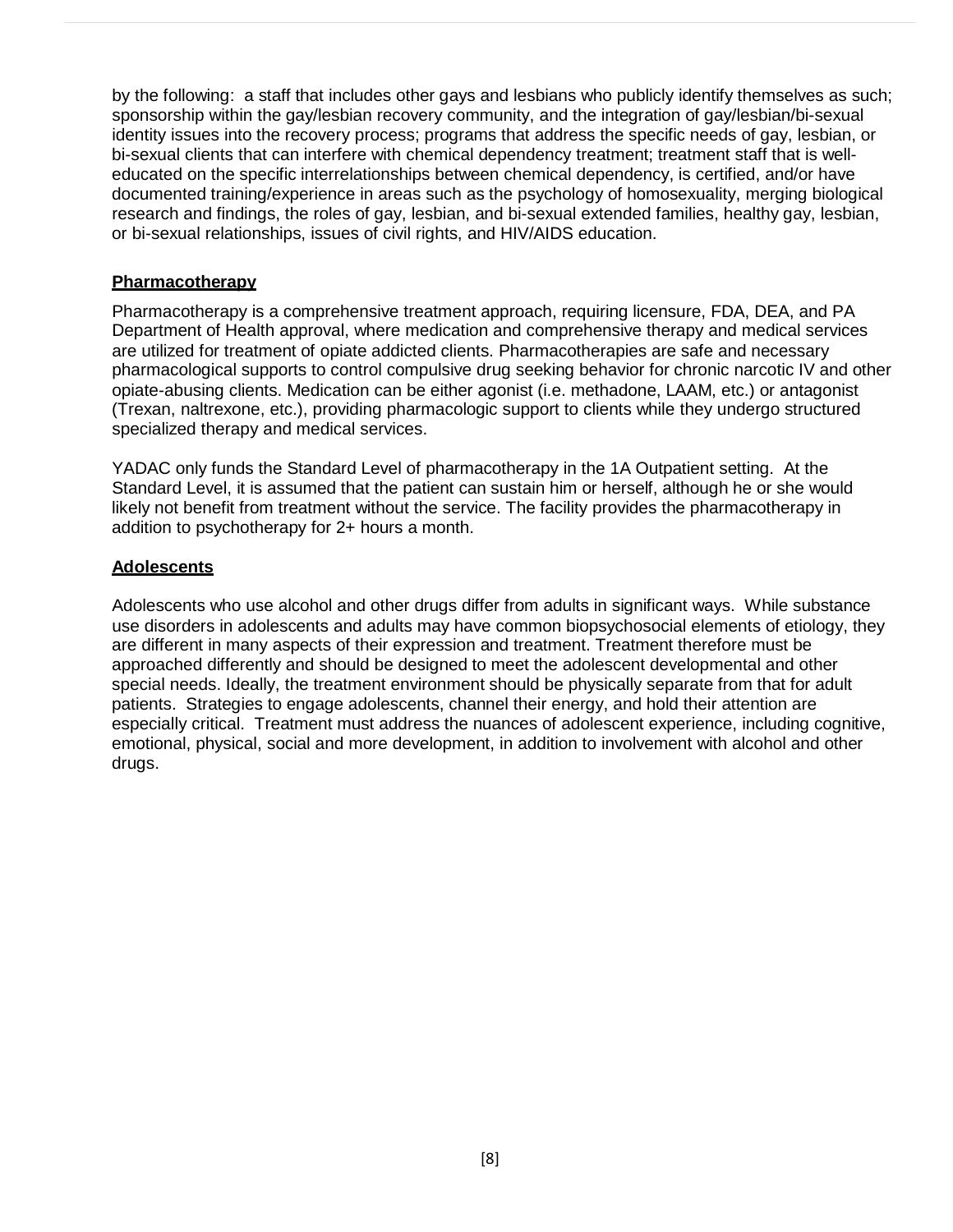# Medication Assisted Treatment (MAT)

| Provider                            | <b>Population Served</b> |
|-------------------------------------|--------------------------|
| <b>Hanover Treatment Services</b>   | Adult                    |
| 120 Penn Street                     | Male                     |
| Hanover, PA 17331                   | Female                   |
| Phone: 717-969-8400                 | IDU                      |
| Fax: 717-969-8322                   |                          |
| <b>Lebanon Treatment Center</b>     | Adult                    |
| (White Deer Run)                    | Male                     |
| 3030 Chestnut Street                | Female                   |
| Lebanon, PA 17042                   | <b>Pregnant Female</b>   |
| Phone: 717-273-8000                 | IDU                      |
| Fax: 717-273-8244                   |                          |
| <b>Pyramid Healthcare</b>           | Adult                    |
| <b>York Pharmacotherapy Service</b> | Male                     |
| 104 Davies Drive                    | Female                   |
| York, PA 17402                      | <b>Pregnant Female</b>   |
| Phone: 717-840-2306                 | IDU                      |
| Fax: 717-840-2305                   |                          |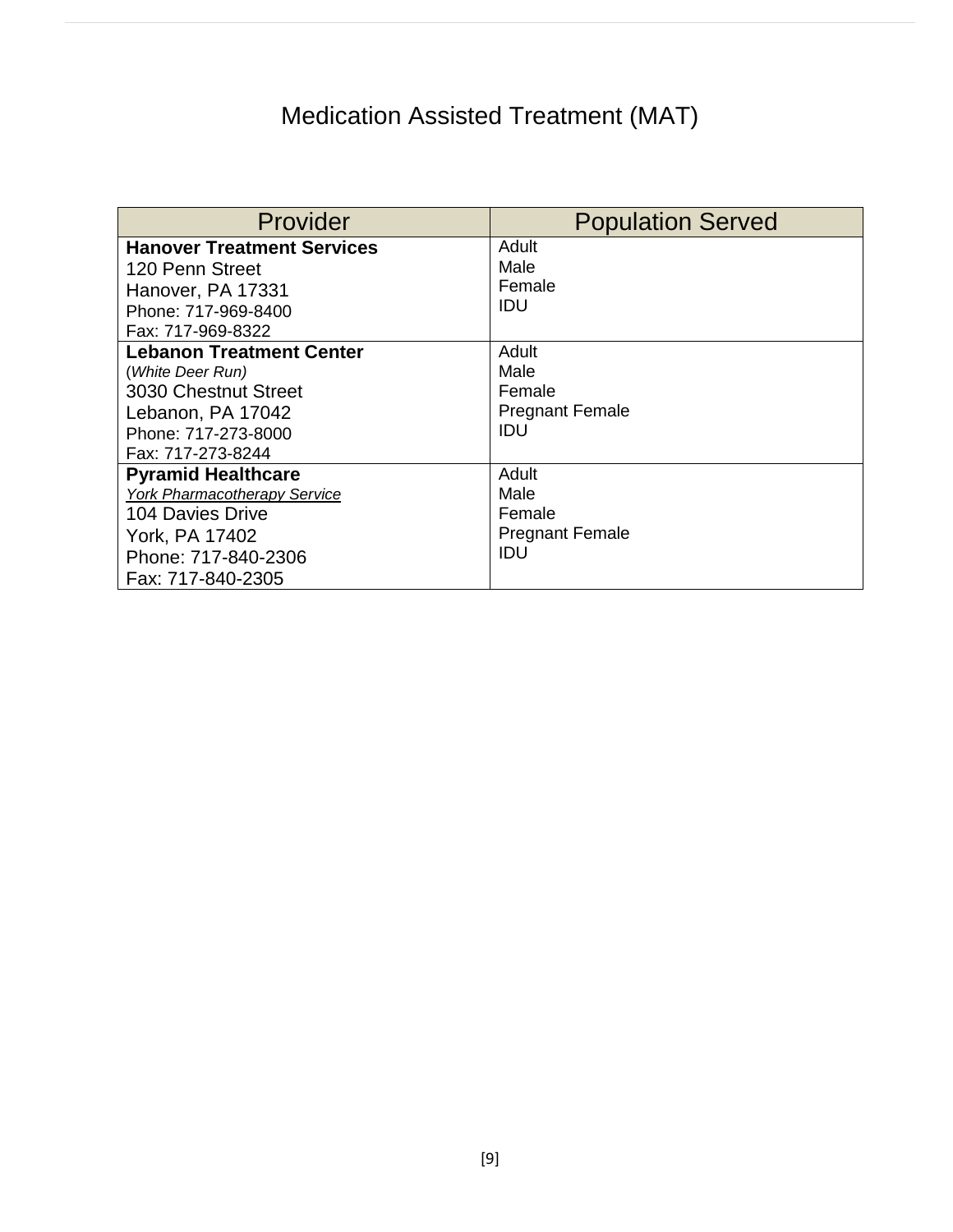# Level 1A Outpatient Treatment Description and Provider Listing

#### **Level 1A Outpatient Treatment (OP)**

Outpatient Treatment is an organized, non-residential, drug-free treatment service providing psychotherapy in which the client resides outside the facility. Services are usually provided in regularly scheduled treatment sessions for, at most, 5 contact hours per week. These providers are also responsible for administering the case management core functions of screening, level of care assessment, and case coordination.

| Provider                                                                                                                                  | <b>Population Served</b>                                               | <b>Specialized Services</b> |
|-------------------------------------------------------------------------------------------------------------------------------------------|------------------------------------------------------------------------|-----------------------------|
| <b>Blueprints for Addiction</b><br><b>Recovery</b><br>45 Wyntre Brook Drive<br>York, PA 17403<br>Phone: 717-361-1660<br>Fax: 717-430-4642 | Adult<br>Male<br>Female<br>IDU                                         | N/A                         |
| <b>Colonial House</b><br>1 East Market Street<br>Suite 202<br>York, PA 17401<br>Phone: 717-843-8444<br>Fax: 717-843-8448                  | Adult<br>Male<br>Female<br><b>Pregnant Female</b><br><b>IDU</b>        | N/A                         |
| Gaudenzia Elsie Shenk<br>211 East Mifflin Street<br>Lancaster, PA 17602<br>Phone: 717-286-9088<br>Fax: 717-286-9091                       | Adult<br>Adolescent<br>Female<br><b>Pregnant Female</b><br><b>IDU</b>  | <b>WWC</b>                  |
| Gaudenzia Harrisburg<br>2039 North Second Street<br>Harrisburg, PA 17102<br>Phone: 717-233-3424<br>Fax: 717-233-6399                      | Adult<br>Adolescent<br>Male<br>Female<br><b>Pregnant Female</b><br>IDU | N/A                         |
| Gaudenzia West Shore<br>4740 Delbrook Road<br>Mechanicsburg, PA 17050<br>Phone: 717-766-8517<br>Fax: 717-796-0196                         | Adult<br>Adolescent<br>Male<br>Female<br><b>Pregnant Female</b><br>IDU | N/A                         |
| <b>Hanover Treatment Services</b><br>120 Penn Street<br>Hanover, PA 17331<br>Phone: 717-969-8400<br>Fax:717-969-8322                      | Adult<br>Male<br>Female<br>IDU                                         | N/A                         |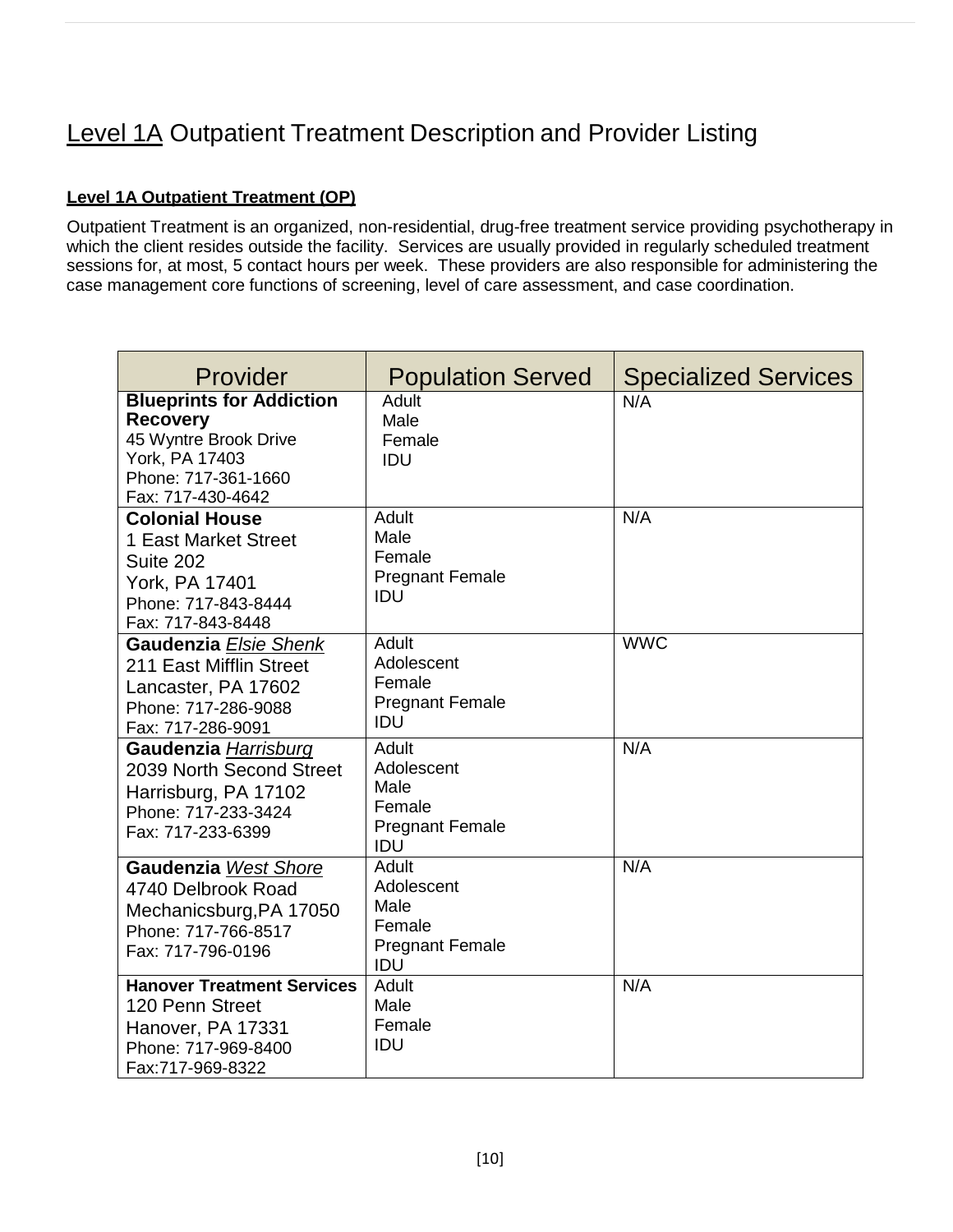| Provider                                                                                                                                                     | <b>Population Served</b>                                               | <b>Specialized Services</b>      |
|--------------------------------------------------------------------------------------------------------------------------------------------------------------|------------------------------------------------------------------------|----------------------------------|
| <b>Lebanon Treatment Center</b><br>(White Deer Run)<br>3030 Chestnut Street<br>Lebanon, PA 17042<br>Phone: 717-273-8000<br>Fax: 717-273-8244                 | Adult<br>Male<br>Female<br><b>Pregnant Female</b><br>IDU               | N/A                              |
| PA Counseling Columbia<br>610 Poplar Street<br>Columbia, PA 17512<br>Phone: 717-449-5888<br>Fax: 717-449-5891                                                | Adult<br>Adolescent<br>Male<br>Female<br><b>Pregnant Female</b><br>IDU | Co-occurring                     |
| PA Counseling Gettysburg<br>334 York Street<br>Gettysburg, PA 17325<br>Phone: 717-337-0026<br>Fax: 717-337-1260                                              | Adult<br>Adolescent<br>Male<br>Female<br><b>Pregnant Female</b><br>IDU | Co-occurring                     |
| PA Counseling York<br>301 W. Philadelphia St.<br>York, PA 17401<br>Phone: 717-848-6116<br>Fax: 717-852-7580                                                  | Adult<br>Adolescent<br>Male<br>Female<br><b>Pregnant Female</b><br>IDU | Co-occurring<br><b>Bilingual</b> |
| <b>Pyramid Healthcare</b><br><b>York Outpatient Services</b><br>18 South George Street<br>York, PA 17401<br>Phone: 717-472-8810<br>Fax: 717-840-2305         | Adult<br>Adolescent<br>Male<br>Female<br><b>Pregnant Female</b><br>IDU | N/A                              |
| <b>True North Wellness</b><br><b>Services Gettysburg</b><br>44 South Franklin Street<br>Gettysburg, PA 17325<br>Phone: 717-334-9111<br>Fax: 717-334-9114     | Adult<br>Adolescent<br>Male<br>Female<br><b>Pregnant Female</b><br>IDU | Co-occurring<br><b>Bilingual</b> |
| <b>True North Wellness</b><br><b>Services Hanover</b><br>625 West Elm Avenue<br>Hanover, PA 17331<br>Phone: 717-632-4900<br>Fax: 717-637-0836                | Adult<br>Adolescent<br>Male<br>Female<br><b>Pregnant Female</b><br>IDU | Co-occurring<br><b>Bilingual</b> |
| <b>True North Wellness</b><br><b>Services Shrewsbury</b><br><b>73 East Forrest Avenue</b><br>Shrewsbury, PA 17361<br>Phone: 717-235-0199<br>Fax:717-235-0383 | Adult<br>Adolescent<br>Male<br>Female<br><b>Pregnant Female</b><br>IDU | Co-occurring<br><b>Bilingual</b> |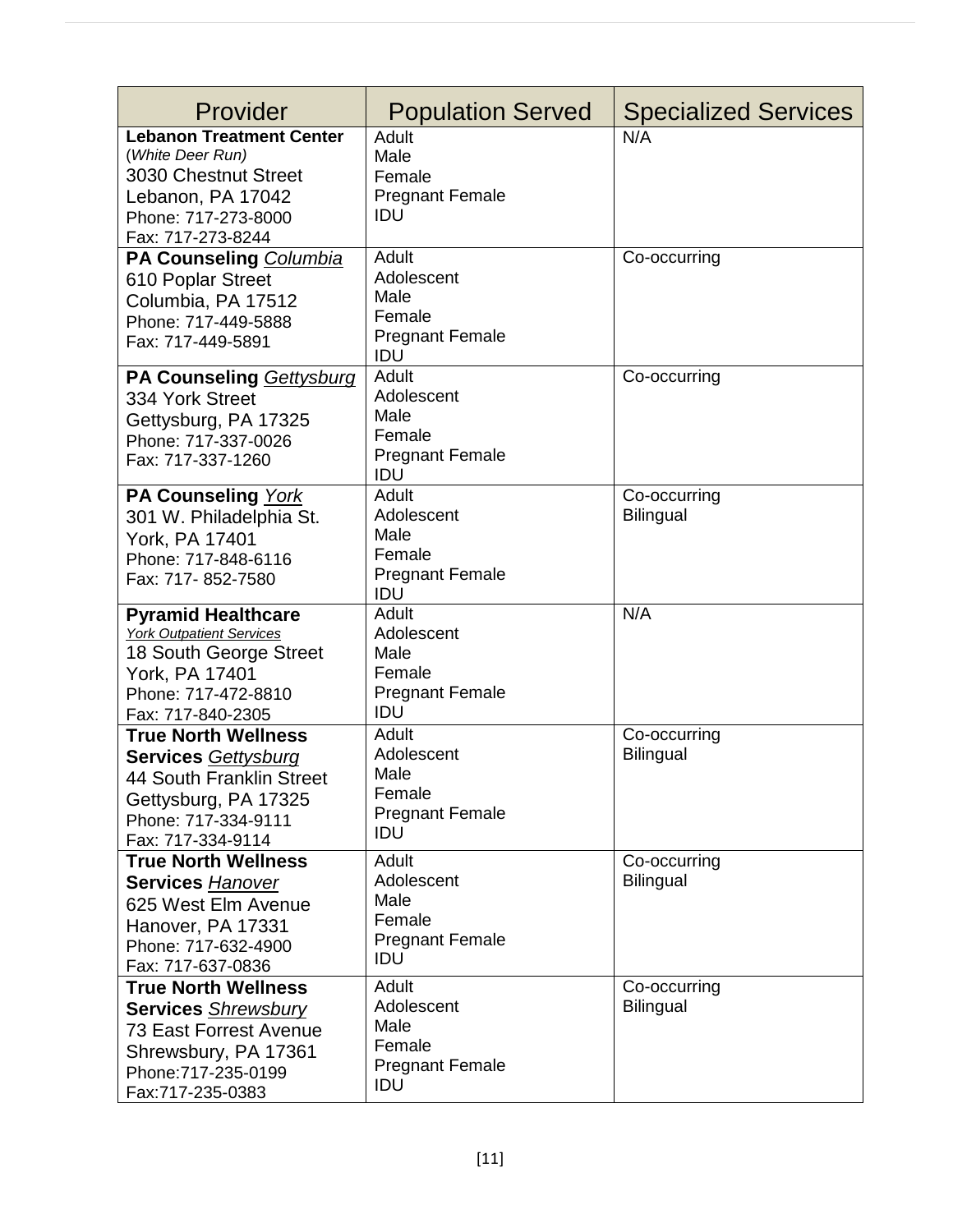| Provider                                                                                                | <b>Population Served</b>                                               | <b>Specialized Services</b> |
|---------------------------------------------------------------------------------------------------------|------------------------------------------------------------------------|-----------------------------|
| <b>True North Wellness</b><br><b>Services York</b><br>1195 Roosevelt Ave.<br>York, PA 17404             | Adult<br>Adolescent<br>Male<br>Female<br><b>Pregnant Female</b><br>IDU | Co-occurring                |
| <b>TW Ponessa</b><br>160 Roosevelt Avenue<br>York, PA 17401<br>Phone: 717-845-2425<br>Fax: 717-845-2682 | Adult<br>Adolescent<br>Male<br>Female<br><b>Pregnant Female</b><br>IDU | Co-occurring                |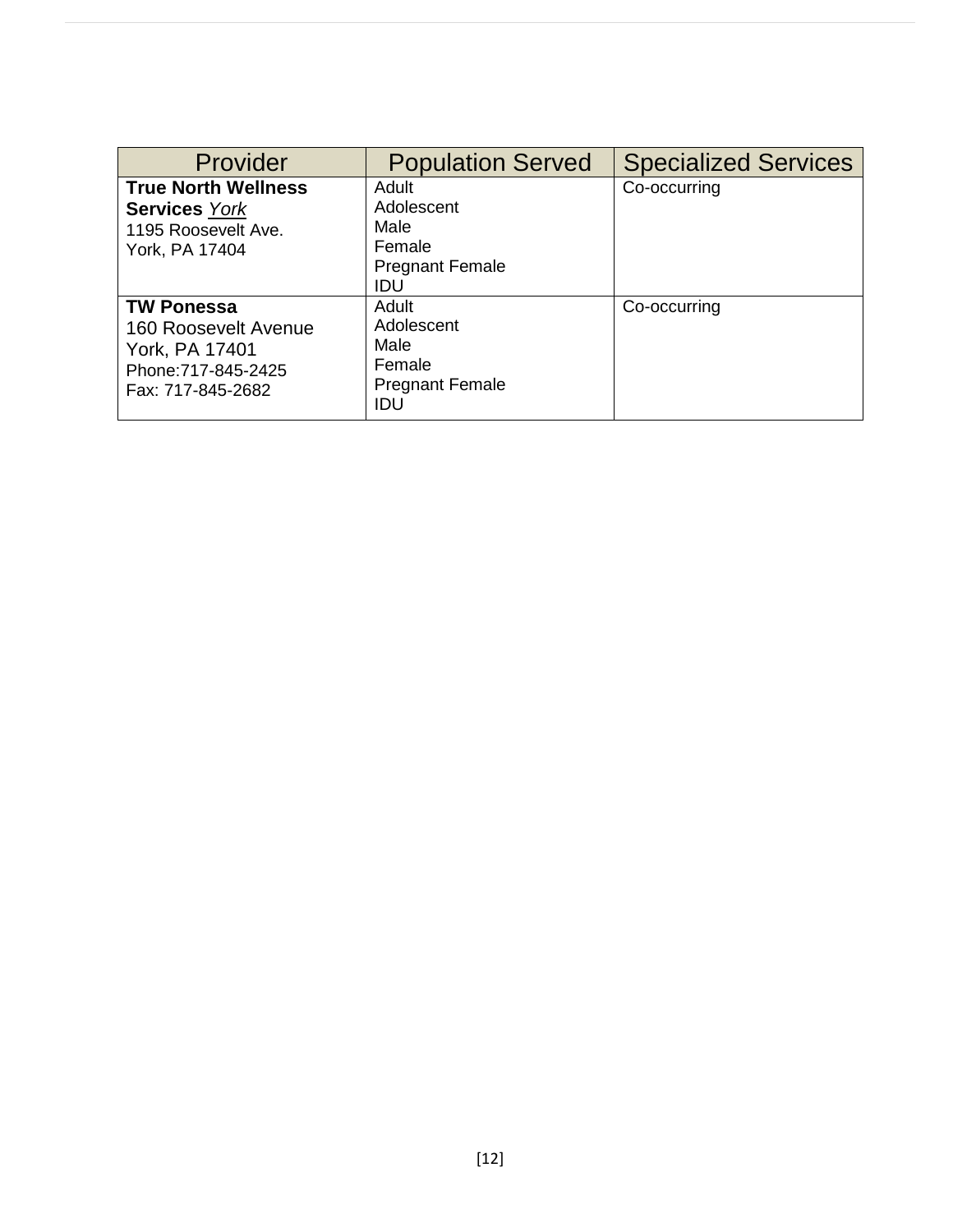# Level 1B Intensive Outpatient Treatment Description and Provider Listing

#### **Level 1B Intensive Outpatient Treatment (IOP)**

Level 1B Intensive Outpatient treatment is an organized non-residential treatment service in which the client resides outside the facility. It provides structured psychotherapy and client stability through increased periods of staff intervention. Services are provided according to a planned regimen consisting of regularly scheduled treatment sessions at least 3 days per week, for a minimal of 5 treatment hours a week with a maximum of 10 treatment hours per week. These providers also are responsible for administering the case management core functions of screening, level of care assessment, and case coordination.

| Provider                                                                                                                                  | <b>Population Served</b>                                               | <b>Specialized Services</b> |
|-------------------------------------------------------------------------------------------------------------------------------------------|------------------------------------------------------------------------|-----------------------------|
| <b>Blueprints for Addiction</b><br><b>Recovery</b><br>45 Wyntre Brook Drive<br>York, PA 17403<br>Phone: 717-361-1660<br>Fax: 717-430-4642 | Adult<br>Male<br>Female<br>IDU                                         | N/A                         |
| <b>Colonial House, Inc.</b><br>1 East Market Street<br>Suite 202<br>York, PA 17401<br>Phone: 717-843-8444<br>Fax: 717-843-8448            | Adult<br>Male<br>Female<br><b>Pregnant Female</b><br>IDU               | N/A                         |
| <b>Gaudenzia West Shore</b><br>4740 Delbrook Road<br>Mechanicsburg, PA 17050<br>Phone: 717-766-8517<br>Fax: 717-796-0196                  | Adult<br>Adolescent<br>Male<br>Female<br><b>Pregnant Female</b><br>IDU | N/A                         |
| PA Counseling Columbia<br>610 Poplar Street<br>Columbia, PA 17512<br>Phone: 717-449-5888<br>Fax: 717-449-5891                             | Adult<br>Adolescent<br>Male<br>Female<br><b>Pregnant Female</b><br>IDU | Co-occurring                |
| PA Counseling Gettysburg<br>334 York Street<br>Gettysburg, PA 17325<br>Phone: 717-337-0026<br>Fax:717-337-1260                            | Adult<br>Adolescent<br>Male<br>Female<br><b>Pregnant Female</b><br>IDU | N/A                         |
| PA Counseling York<br>301 W. Philadelphia St.<br>York, PA 17401<br>Phone: 717-848-6116<br>Fax: 717-852-7580                               | Adult<br>Adolescent<br>Male<br>Female<br><b>Pregnant Female</b><br>IDU | N/A                         |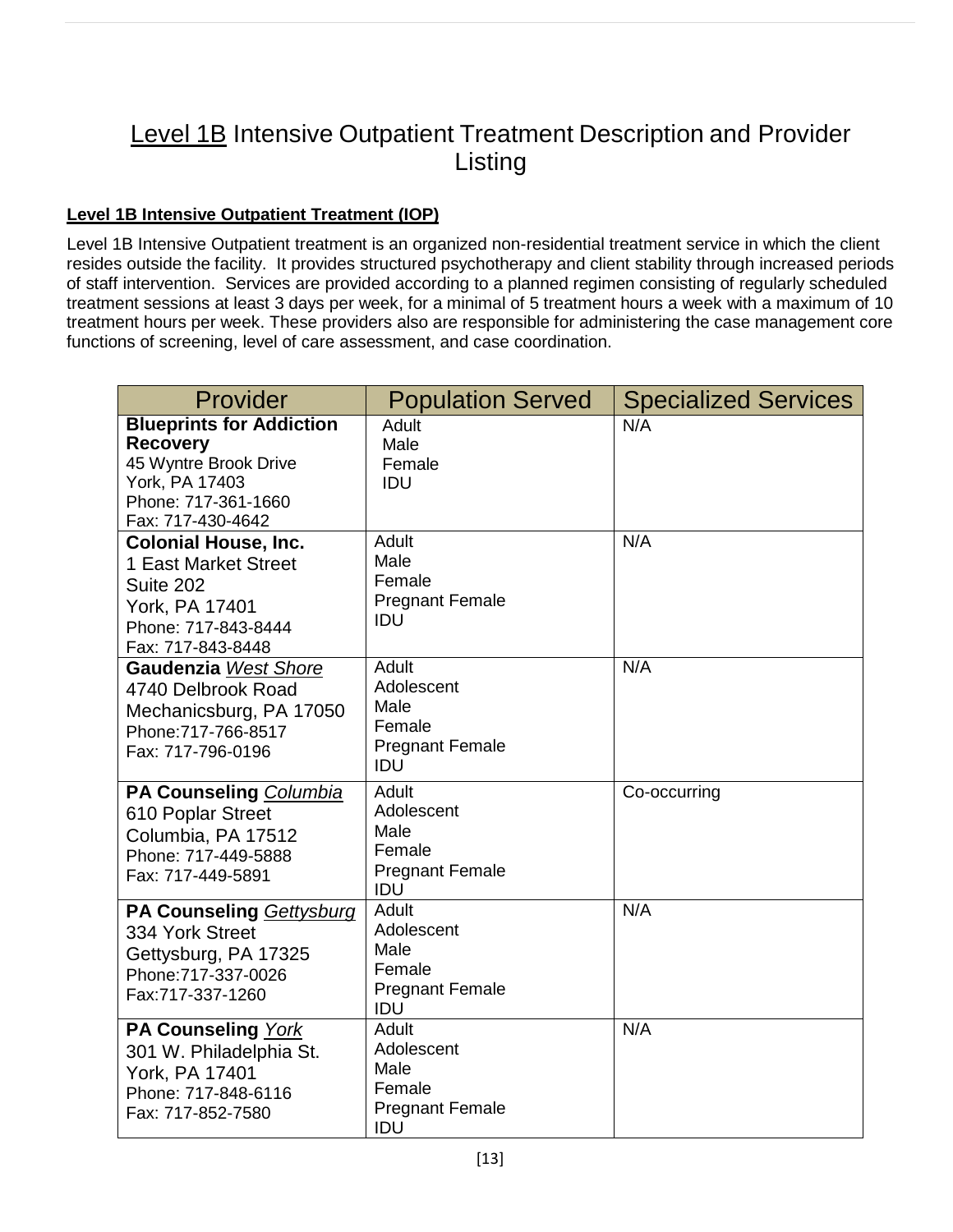| Provider                        | <b>Population Served</b> | <b>Specialized Services</b> |
|---------------------------------|--------------------------|-----------------------------|
| <b>Pyramid Healthcare</b>       | Adult                    | N/A                         |
| <b>York Outpatient Services</b> | Adolescent               |                             |
| 18 South George Street          | Male                     |                             |
| York, PA 17401                  | Female                   |                             |
| Phone: 717-840-2306             | <b>Pregnant Female</b>   |                             |
| Fax: 717-840-2305               | IDU                      |                             |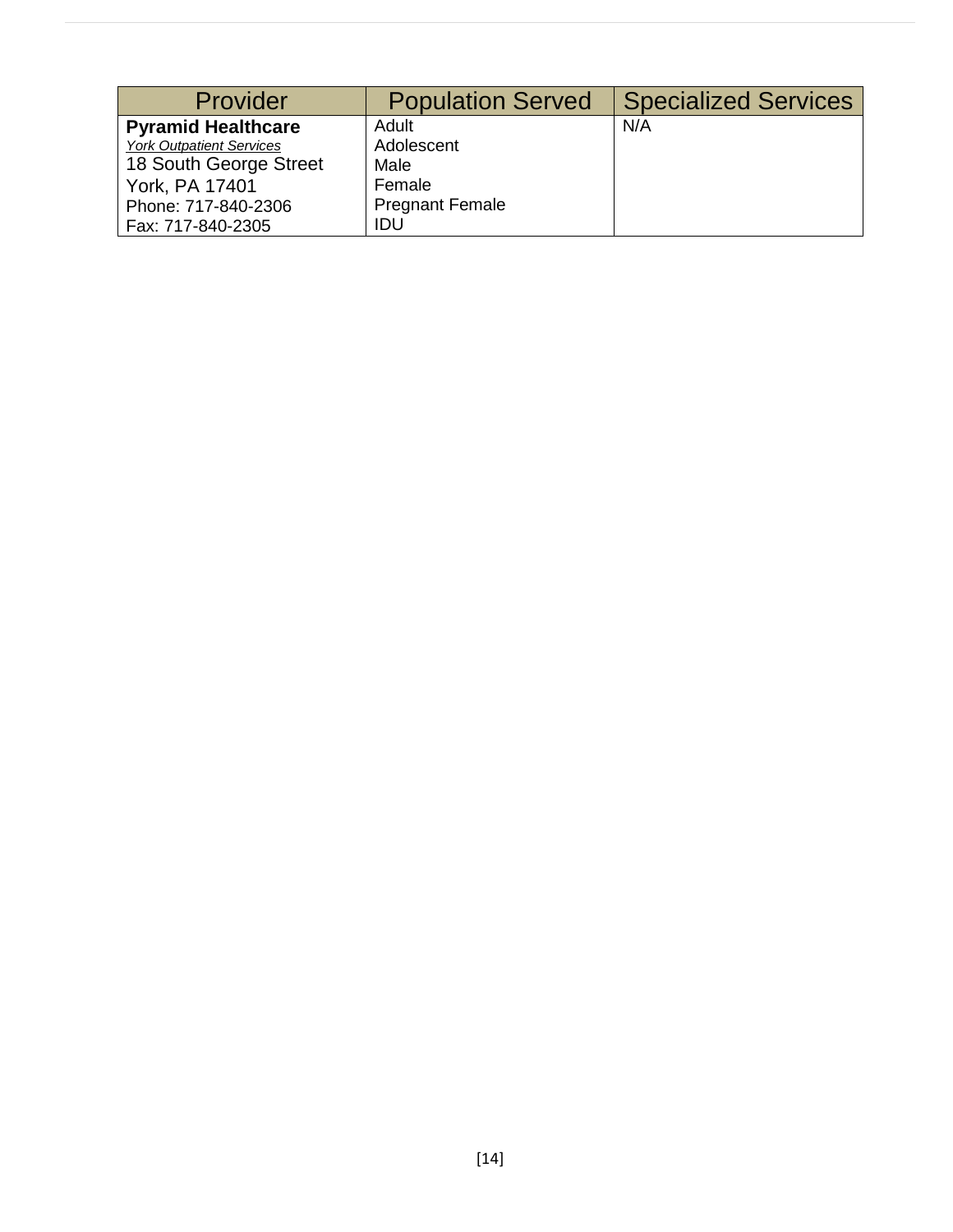# Level 2A Partial Hospitalization Treatment Description and Provider Listing

#### **Level 2A Partial Hospitalization Treatment**

Level 2A Partial Hospitalization consists of the provision of psychiatric, psychological, or other therapies on a planned and regularly scheduled basis in which the client resides outside the facility. Partial hospitalization is designed for those clients who would benefit from more intensive services than are offered in outpatient treatment projects, but who do not require 24-hour residential care. This environment provides multi-modal and multi-disciplinary psychotherapy. Services consist of regularly scheduled treatment sessions at least 3 days per week with a minimum of at least 10 hours per week. These providers also are responsible for administering the case management core functions of screening, level of care assessment, and case coordination.

| Provider                           | <b>Population Served</b> | <b>Specialized Services</b> |
|------------------------------------|--------------------------|-----------------------------|
| <b>White Deer Run</b>              | Adult                    | N/A                         |
| Cove Forge Behavioral Health       | Male                     |                             |
| 202 Cove Forge Road                | Female                   |                             |
| Williamsburg, PA 16693             | <b>Pregnant Female</b>   |                             |
| Phone: 800-873-2131                | IDU                      |                             |
| or 814-832-2131                    |                          |                             |
| Fax: 814-832-4655                  |                          |                             |
| <b>White Deer Run Williamsport</b> | Adult                    | N/A                         |
| 901 Westminster Drive              | Male                     |                             |
| Williamsport, PA 17701             | Female                   |                             |
| Phone: 570-321-6127                | <b>Pregnant Female</b>   |                             |
| or 570-980-2114                    | IDU                      |                             |
| Fax: 570-321-6189                  |                          |                             |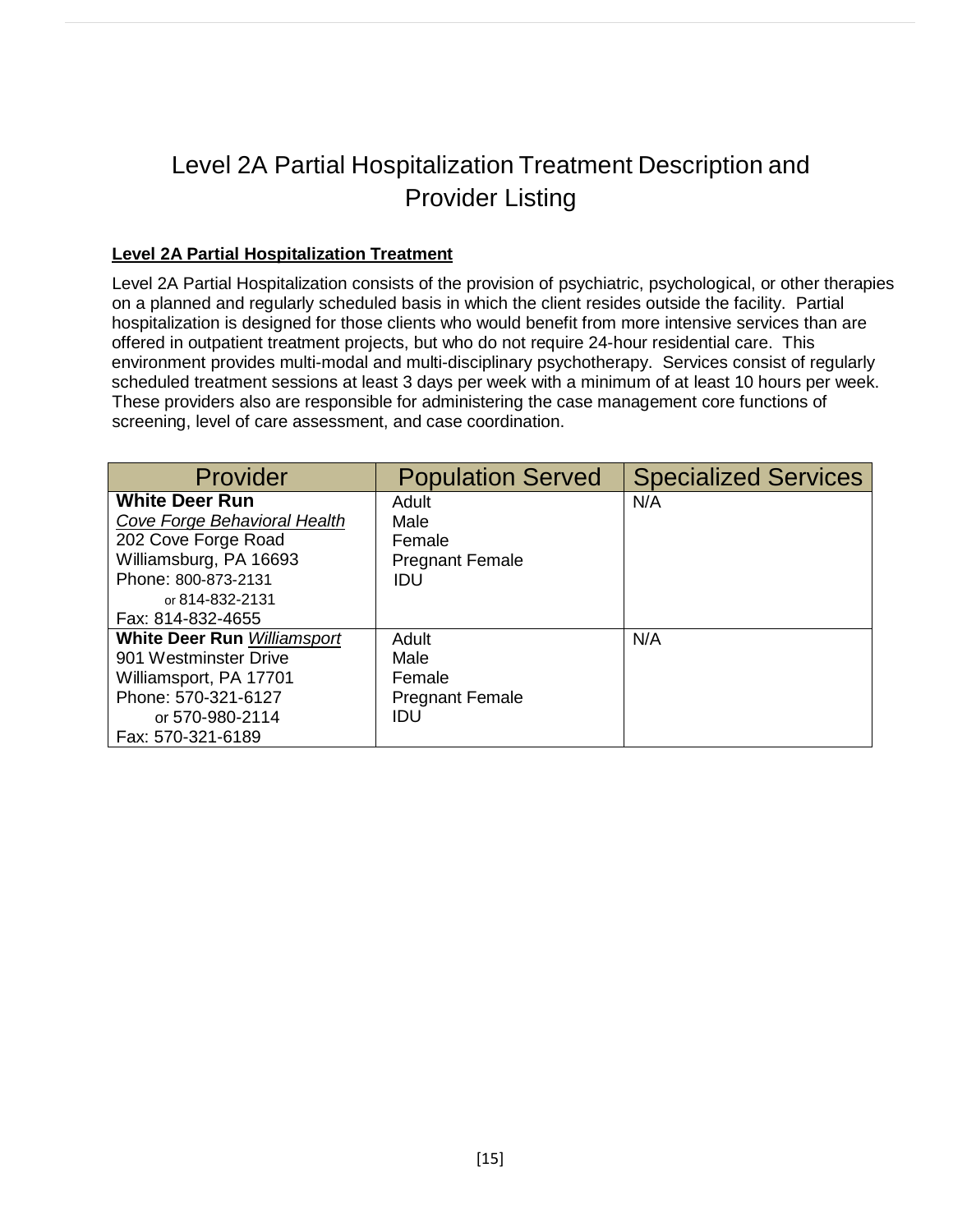# Level 2B Halfway House Treatment Description and Provider Listing

#### **Level 2B Halfway House Treatment**

Level 2B Halfway House treatment is a community-based residential treatment and rehabilitation facility that provides services for chemically dependent persons in a supportive, chemical-free environment. While this type of service provides substance abuse treatment, it also emphasizes protective and supportive elements of family living, while encouraging and providing opportunities for independent growth and responsible community living, mutual self-help, assistance in economic and social adjustment, the integration of life skills into daily life, and a solid program of recovery. Clients entering this environment must have already had some experience in another type of drug and alcohol treatment. This is a live in/work out environment. A typical length of stay ranges from 3-6 months. These providers also are responsible for administering the case management core functions of screening, level of care assessment, and case coordination.

| Provider                                                                                                                                                                        | <b>Population Served</b>                         | <b>Specialized Services</b> |
|---------------------------------------------------------------------------------------------------------------------------------------------------------------------------------|--------------------------------------------------|-----------------------------|
| <b>Abstinent Living</b><br>199 North Main Street<br>Washington, PA 15301<br>Phone: 724-228-2203<br>Fax: 724-228-2460                                                            | Adult<br>Female<br><b>Pregnant Female</b><br>IDU | N/A                         |
| <b>Abstinent Living WWC</b><br><b>14 Walnut Street</b><br>Washington, PA 15301<br>Phone: 724-228-2203<br>Fax: 724-228-2460                                                      | Adult<br>Female<br><b>Pregnant Female</b><br>IDU | <b>WWC</b>                  |
| <b>Clem-Mar House for Men</b><br>540-542 Main Street<br>Edwardsville, PA 18704<br>Phone: 570-288-0403<br>Fax:570-288-4403                                                       | Adult<br>Male<br>IDU                             | N/A                         |
| <b>Clem-Mar House for Women</b><br>92 Church Street<br>Dallas, PA 18612<br>Phone: 570-674-1575<br>Fax:570-288-4403                                                              | Adult<br>Female<br>IDU                           | N/A                         |
| <b>Daystar Center for</b><br><b>Spiritual Recovery</b><br>125 North 18 <sup>th</sup> Street<br>PO Box 60574<br>Harrisburg, PA 17103<br>Phone: 717-230-9898<br>Fax: 717-238-1793 | Adult<br>Male<br>IDU                             | N/A                         |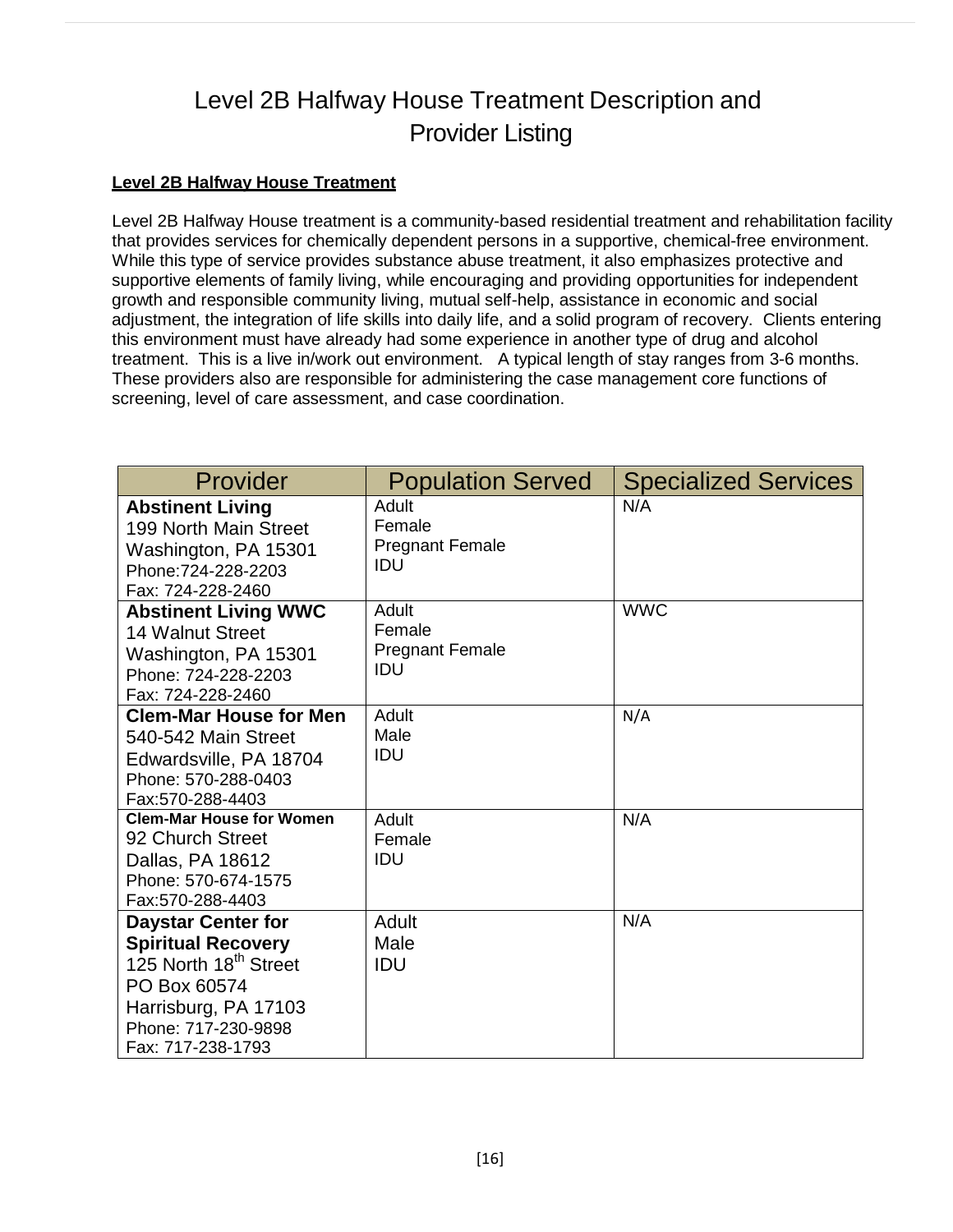| Provider                                                                                                                                                                                                                   | <b>Population Served</b>                                | <b>Specialized Services</b>   |
|----------------------------------------------------------------------------------------------------------------------------------------------------------------------------------------------------------------------------|---------------------------------------------------------|-------------------------------|
| The Gatehouse for Men<br>649 East Main Street<br>Lititz, PA 17543<br>Phone: 717-626-9524<br>Fax: 717-627-8693                                                                                                              | Adult<br>Male<br>IDU                                    | N/A                           |
| The Gatehouse for Women<br>465 West Main Street<br>Mountville, PA 17554<br>Phone: 717-285-2300<br>Fax: 717-285-5978                                                                                                        | Adult<br>Female<br>IDU                                  | N/A                           |
| <b>Gateway Rehabilitation Center</b><br>Ce Ce's Place<br>426 George Street<br>Braddock, PA 15104<br>Phone: 724-378-5250<br>Fax: 412-351-0120                                                                               | Adult<br>Female<br><b>Pregnant Female</b><br><b>IDU</b> | N/A                           |
| <b>Gateway Rehabilitation Center</b><br><b>Moffett House</b><br>1215 7 <sup>th</sup> Avenue<br>3 <sup>rd</sup> Floor, Suite 313<br><b>PO Box 913</b><br>Beaver Falls, PA 15010<br>Phone: 724-846-6145<br>Fax: 724-846-4351 | Adult<br>Male<br>IDU                                    | N/A                           |
| <b>Gateway Tom Rutter House</b><br>100 Moffet Run Road<br>Aliquippa, PA 15001<br>Phone: 724-378-4461<br>Fax:724-375-7601                                                                                                   | Adult<br>Male<br>IDU                                    | N/A                           |
| <b>Gaudenzia</b> Community House<br>521 West Seventh Street<br>Erie, PA 16502<br>Phone:814-459-5853<br>Fax: 814-451-3416                                                                                                   | Adult<br>Female<br><b>Pregnant Female</b><br><b>IDU</b> | <b>WWC</b><br><b>HIV-AIDS</b> |
| Gaudenzia Integrity House<br>1141 East Market Street<br>York, PA 17403<br>Phone: 717-447-8650<br>Fax:717-848-8816                                                                                                          | Adult<br>Male<br>IDU                                    | Co-occurring                  |
| <b>Gaudenzia</b> New Destiny<br>91 Broad Street<br>Ashland, PA 17921<br>Phone: 570-875-2287<br>Fax: 570-875-2203                                                                                                           | Adult<br>Female<br><b>Pregnant Female</b><br>IDU        | <b>WWC</b>                    |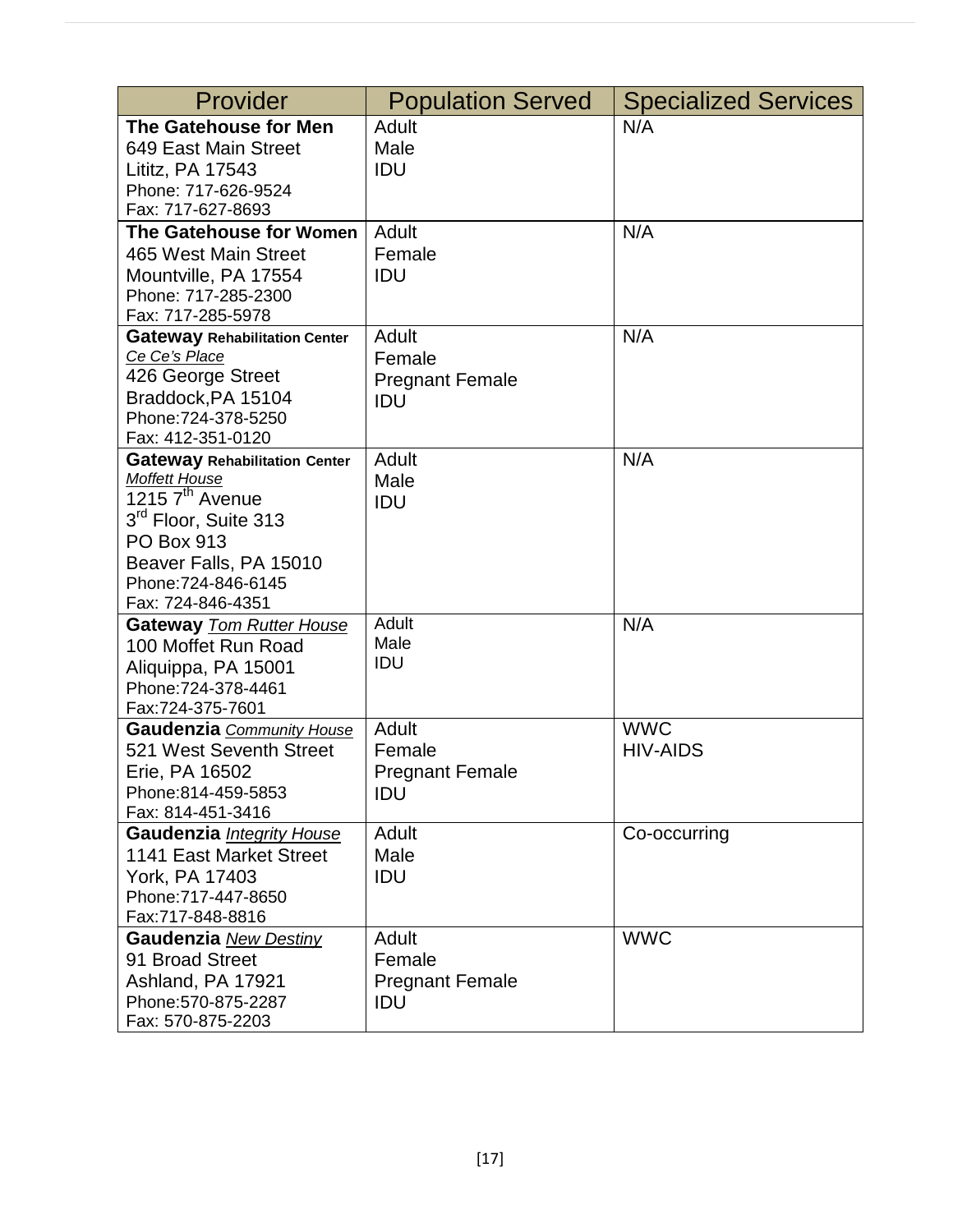| Gaudenzia Re-entry House                                  | Adult                  | N/A        |
|-----------------------------------------------------------|------------------------|------------|
| 5401 Wayne Avenue                                         | Male                   |            |
| Philadelphia, PA 19144<br>Phone: 215-438-5082             | IDU                    |            |
| Fax:215-438-4159                                          |                        |            |
| <b>Good Friends</b>                                       | Adult                  | N/A        |
| 868 West Bridge Street                                    | Male                   |            |
| <b>PO Box 165</b>                                         | IDU                    |            |
| Morrisville, PA 19067                                     |                        |            |
| Phone: 215-736-2861                                       |                        |            |
| Fax: 215-736-1966                                         |                        |            |
| <b>Harwood House</b>                                      | Adult                  | N/A        |
| 9200 West Chester Pike                                    | Male                   |            |
| Upper Darby, PA 19082                                     | Female                 |            |
| Phone: 610-853-3440                                       | <b>Pregnant Female</b> |            |
| Fax: 610-853-1067                                         | IDU                    |            |
| <b>Libertae Halfway House</b>                             | Adult                  | <b>WWC</b> |
| 5245 Bensalem Boulevard                                   | Female                 |            |
| Bensalem, PA 19020                                        | <b>Pregnant Female</b> |            |
| Phone: 215-639-8681                                       | IDU                    |            |
| Fax: 215-422-3002                                         |                        |            |
| <b>Pyramid Pine Ridge Manor</b>                           | Adult                  | N/A        |
| 13505 South Eagle Valley Road                             | Male                   |            |
| <b>Tyrone, PA 16686</b>                                   | IDU                    |            |
| Phone: 814-684-1373                                       |                        |            |
| Fax: 814-684-1837                                         |                        |            |
| <b>Pyramid Tradition House</b>                            | Adult                  | N/A        |
| 830 Sixth Avenue                                          | Female                 |            |
| Altoona, PA 16602                                         | <b>Pregnant Female</b> |            |
| Phone: 814-944-3210                                       |                        |            |
| Fax: 814-942-1933                                         |                        |            |
| <b>Treatment Trends</b>                                   | Adult                  | N/A        |
| <b>Halfway House of Lehigh Valley</b>                     | Male                   |            |
| 24 South 5 <sup>th</sup> Street                           | Female                 |            |
| Allentown, PA 18101                                       | <b>IDU</b>             |            |
| Phone: 610-439-0218                                       |                        |            |
| Fax: 610-439-8713                                         |                        |            |
| <b>White Deer Run</b><br><b>Cove Forge Renewal Center</b> | Adult<br>Female        | N/A        |
| 624 Broad Street                                          |                        |            |
| Johnstown, PA 15906                                       | <b>Pregnant Female</b> |            |
| Phone: 814-539-0836                                       | IDU                    |            |
| Fax: 814-539-9385                                         |                        |            |
| <b>White Deer Run</b>                                     | Adult                  | N/A        |
| <b>New Directions</b>                                     | Male                   |            |
| 538 Main Street                                           | IDU                    |            |
| Johnstown, PA 15901                                       |                        |            |
| Phone: 814-536-2071                                       |                        |            |
| Fax: 814-536-1032                                         |                        |            |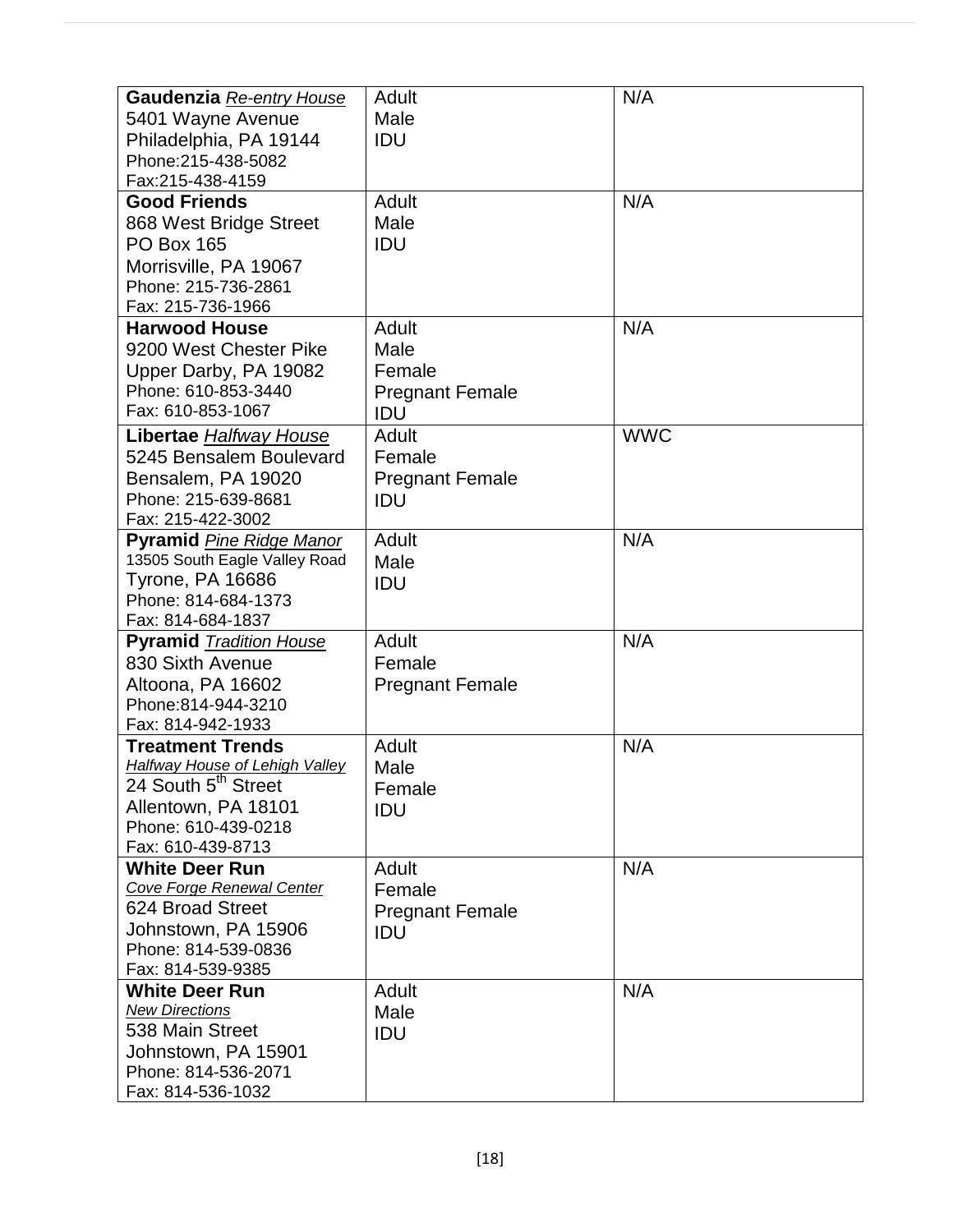### Level 3A Medically Monitored Inpatient Detoxification Description and Provider Listing

#### **Level 3A Medically Monitored Inpatient Detoxification**

A residential facility that provides a 24-hour professionally directed evaluation and detoxification of addicted clients. Detoxification is the process whereby a drug- or alcohol-intoxicated or dependent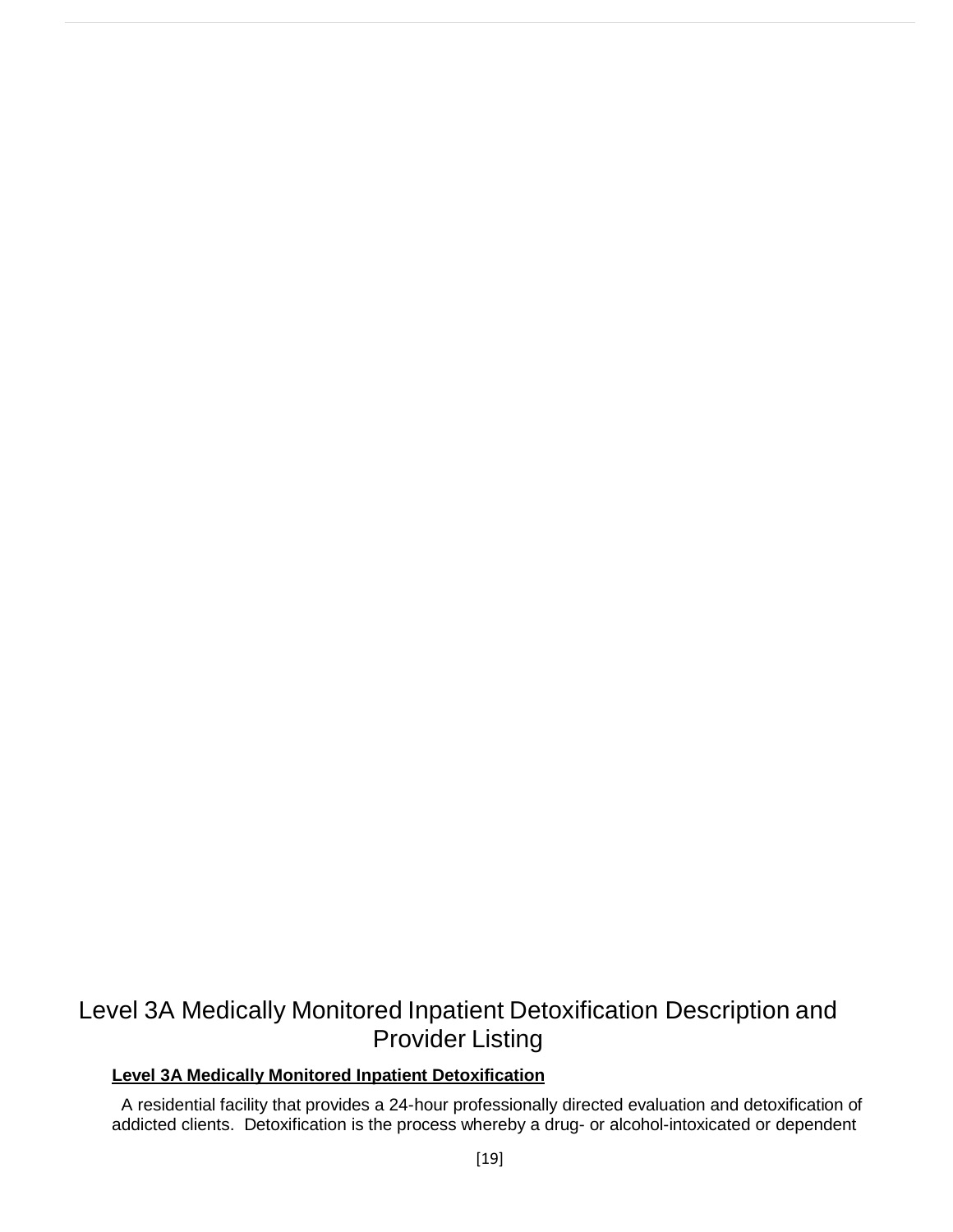client is assisted through the period of time required to eliminate the presence of the intoxicating substance (by metabolic or other means) and any other dependency factors while keeping the physiological and psychological risk to the client at a minimum. This process should also include efforts to motivate and support the client to seek formal treatment after the detoxification process. This type of care utilizes multi-disciplinary personnel for clients whose withdrawal problems (with or without biomedical and/or emotional problems) are severe enough to require inpatient services, 24-hour observation, monitoring, and, usually, medication. However, the full resources of an acute care general hospital or a medically managed intensive inpatient treatment system are not necessary. This treatment is specific to psychoactive substance use.

| Provider                                                                                                                                                          | <b>Population Served</b>                                 | <b>Specialized Services</b> |
|-------------------------------------------------------------------------------------------------------------------------------------------------------------------|----------------------------------------------------------|-----------------------------|
| <b>Bowling Green Brandywine</b><br>1375 Newark Road<br>Kennett Square, PA 19348<br>Phone: 610-268-3588<br>Fax:610-268-0890                                        | Adult<br>Male<br>Female<br><b>Pregnant Female</b><br>IDU | N/A                         |
| <b>Conewago Pottsville</b><br>202-204 South Centre St.<br>Pottsville, PA 17901<br>Phone: 570-628-5835<br>Fax: 570-628-5838                                        | Adult<br>Male<br>Female<br>IDU                           | N/A                         |
| <b>Eagleville Hospital</b><br>100 Eagleville Road<br>Eagleville, PA 19408<br>Phone: 610-539-6000<br>Fax: 610-539-7624                                             | Adult<br>Male<br>Female<br><b>Pregnant Female</b><br>IDU | N/A                         |
| <b>Gateway Rehabilitation Center</b><br><u>Aliquippa</u><br>100 Moffett Run Road<br>Aliquippa, PA 15001<br>Phone: 412-766-8700<br>Fax: 724-375-7956               | Adult<br>Male<br>Female<br><b>Pregnant Female</b><br>IDU | N/A                         |
| <b>Gateway Rehabilitation Center</b><br>Westmoreland<br>508 South Church Street<br>Suite 201<br>Mt. Pleasant, PA 14666<br>Phone: 724-365-4020<br>Fax:724-547-3041 | Adult<br>Male<br>Female<br><b>Pregnant Female</b><br>IDU | N/A                         |
| Gaudenzia Common Ground<br>3740 Chambers Hill Road<br>Harrisburg, PA 17111<br>Phone: 717-238-5553<br>Fax:717-232-7362                                             | Adult<br>Male<br>Female<br><b>IDU</b>                    | N/A                         |
| Gaudenzia Erie-<br>Crossroads<br>414 West Fifth Street<br>Erie, PA 16507<br>Phone: 814-459-4775<br>Fax: 814-453-6118                                              | Adult<br><b>Pregnant Female</b>                          | N/A                         |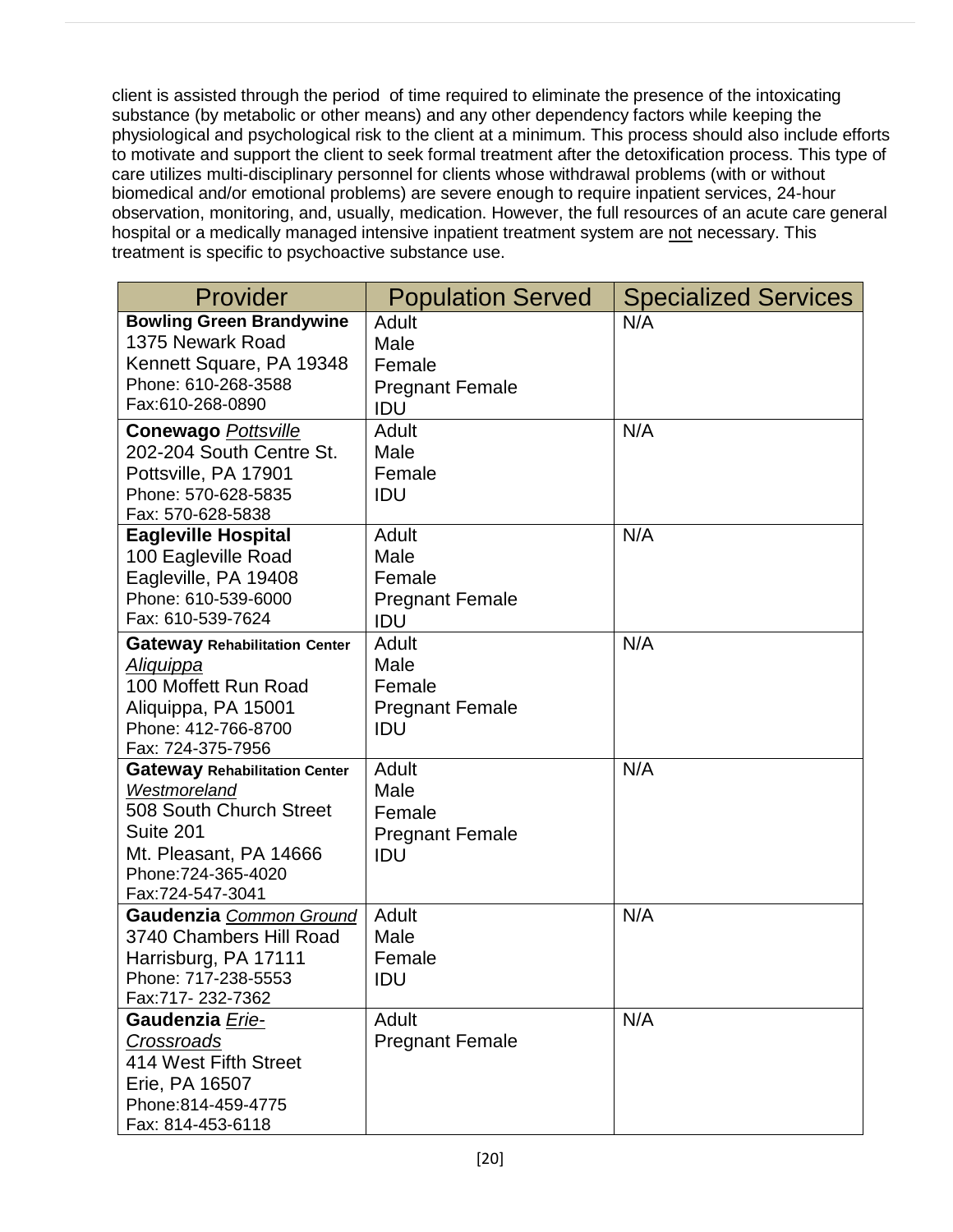| Provider                                   | <b>Population Served</b> | <b>Specialized Services</b> |
|--------------------------------------------|--------------------------|-----------------------------|
| <b>Pyramid Duncansville</b>                | Adult                    | Co-occurring                |
| 1894 Plank Road                            | Male                     |                             |
| Duncansville, PA 16635                     | Female                   |                             |
| Phone: 814-940-0407                        | <b>Pregnant Female</b>   |                             |
| Fax: 814-940-0614                          | IDU                      |                             |
|                                            | Adult                    | N/A                         |
| Pyramid Hillside                           |                          |                             |
| 420 Supreme Court Drive                    | Adolescent               |                             |
| East Stroudsburg, PA 18302                 | Male                     |                             |
| Phone: 570-213-3300                        | Female                   |                             |
| Fax: 570-213-3305                          | <b>Pregnant Female</b>   |                             |
|                                            | IDU                      |                             |
| <b>Roxbury Treatment Center</b>            | Adult                    | N/A                         |
| 601 Roxbury Road                           | Male                     |                             |
| Shippensburg, PA 17257                     | Female                   |                             |
| Phone: 717-532-4217                        | <b>Pregnant Female</b>   |                             |
| Fax: 717-532-2109                          | IDU                      |                             |
|                                            |                          |                             |
| PA Adult & Teen Challenge                  | Adult                    | N/A                         |
| 33 Teen Challenge Road                     | Male                     |                             |
| PO Box 98                                  | IDU                      |                             |
| Rehrersburg, PA 19550                      |                          |                             |
| Phone: 717-982-1199                        |                          |                             |
| Fax: 717-754-0472                          |                          |                             |
| <b>Twin Lakes Center</b>                   | Adult                    | N/A                         |
| (Somerset Hospital)                        | Male                     |                             |
| 224 Twin Lakes Road                        | Female                   |                             |
| <b>PO Box 909</b>                          | IDU                      |                             |
| Somerset, PA 15501                         |                          |                             |
| Phone: 814-443-3639                        |                          |                             |
| Fax: 814-443-2737                          |                          |                             |
| <b>Valley Forge</b>                        | Adult                    | Bi-lingual                  |
| (Medical Center & Hospital)                | Male                     | <b>HIV-AIDS</b>             |
| 1033 West Germantown Pike                  | Female                   |                             |
| Norristown, PA 19403                       | <b>Pregnant Female</b>   |                             |
| Phone:610-539-8500                         | IDU                      |                             |
| Fax: 610-539-0666<br><b>White Deer Run</b> | Adult                    | N/A                         |
|                                            |                          |                             |
| Allenwood<br>360 White Deer Run Road       | Male                     |                             |
|                                            | Female                   |                             |
| Allenwood, PA 17810<br>Phone: 570-538-2567 | <b>Pregnant Female</b>   |                             |
| Fax: 570-538-5455                          | IDU                      |                             |
| <b>White Deer Run</b>                      | Adult                    | N/A                         |
|                                            |                          |                             |
| Cove Forge Behavioral Health               | Male                     |                             |
| 202 Cove Forge Road                        | Female                   |                             |
| Williamsburg, PA 16693                     | <b>Pregnant Female</b>   |                             |
| Phone: 814-554-0149                        | IDU                      |                             |
| Fax: 814-832-4655                          |                          |                             |
| <b>White Deer Run</b>                      | Adult                    | N/A                         |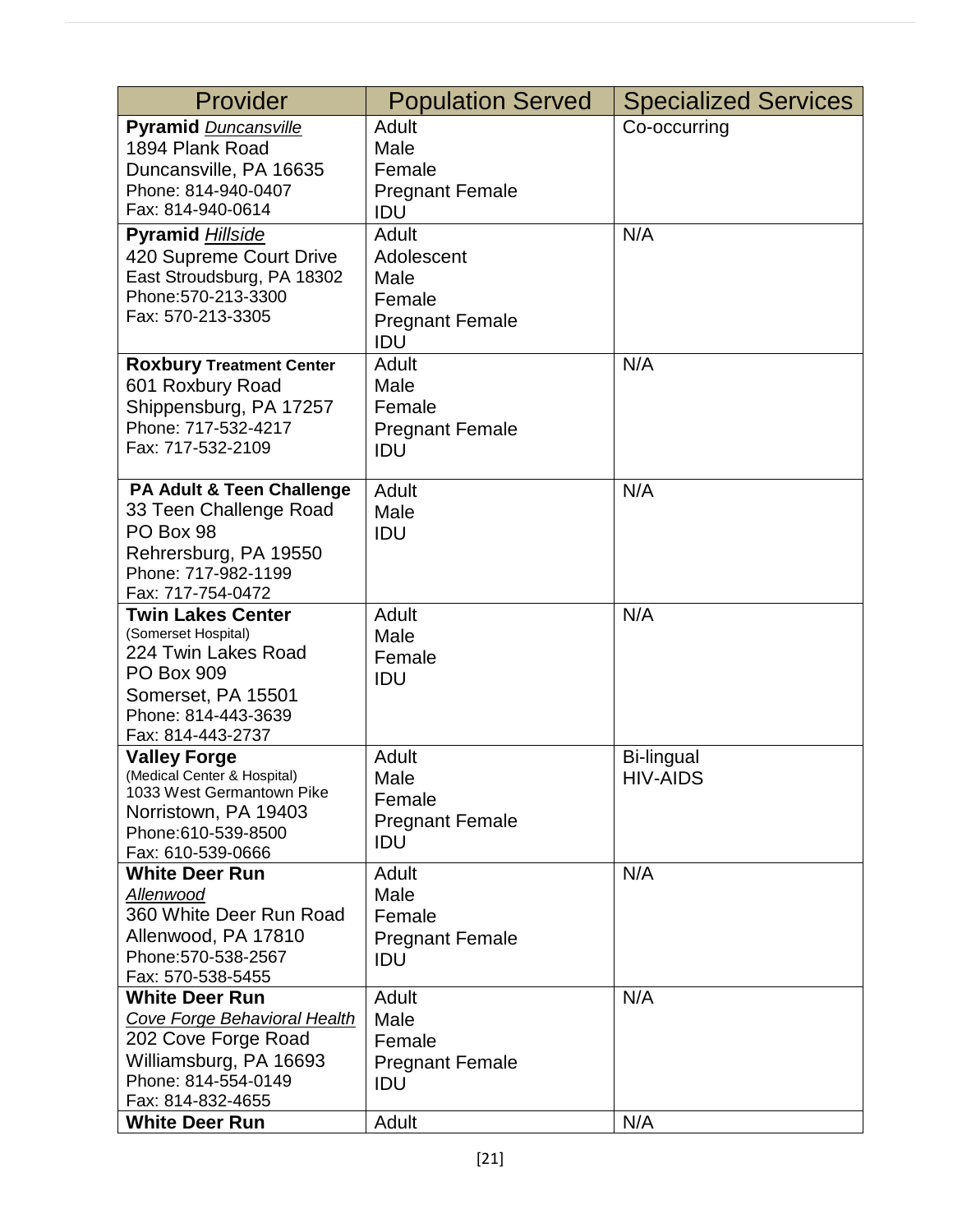| Provider                                                                                                                                                     | <b>Population Served</b>                                 | <b>Specialized Services</b> |
|--------------------------------------------------------------------------------------------------------------------------------------------------------------|----------------------------------------------------------|-----------------------------|
| Lancaster<br>53-55 N. West End Avenue<br>Lancaster, PA 17603<br>Phone: 717-396-0650<br>Fax: 717-396-0654                                                     | Male<br>IDU                                              |                             |
| <b>White Deer Run</b><br><b>Lehigh County Center for Recovery</b><br>1620 Riverside Drive<br>Bethlehem, PA 18016<br>Phone: 610-814-7750<br>Fax: 610-814-7766 | Adult<br>Male<br>Female<br><b>Pregnant Female</b><br>IDU | N/A                         |
| <b>White Deer Run</b><br>New Perspectives/Lebanon<br>3030 Chestnut Street<br>Lebanon, PA 17042<br>Phone: 717-270-3900<br>Fax: 717-270-3904                   | Adult<br>Male<br>Female<br><b>Pregnant Female</b><br>IDU | N/A                         |
| <b>White Deer Run</b><br>York @ Davies Drive<br>106 Davies Drive<br>PO Box 21949<br>York, PA 17402<br>Phone: 717-840-2308<br>Fax: 840-2316                   | Adult<br>Male<br>Female<br><b>Pregnant Female</b><br>IDU | N/A                         |

### Level 3B Medically Monitored Short Term Residential Treatment Description and Provider Listing

#### **Level 3B Medically Monitored Short Term Residential Treatment**

3B Medically Monitored Short Term Residential. A residential facility that provides 24-hour professionally directed evaluation, care, and treatment for addicted clients in acute distress, whose addiction symptomatology is demonstrated by moderated impairment of social, occupational, or school functioning. Rehabilitation is a treatment goal. These providers also are responsible for administering the case management core functions of screening, level of care assessment, and case coordination.

| <b>Population Served</b><br>Provider |  |  | <b>Specialized Services</b> |
|--------------------------------------|--|--|-----------------------------|
|--------------------------------------|--|--|-----------------------------|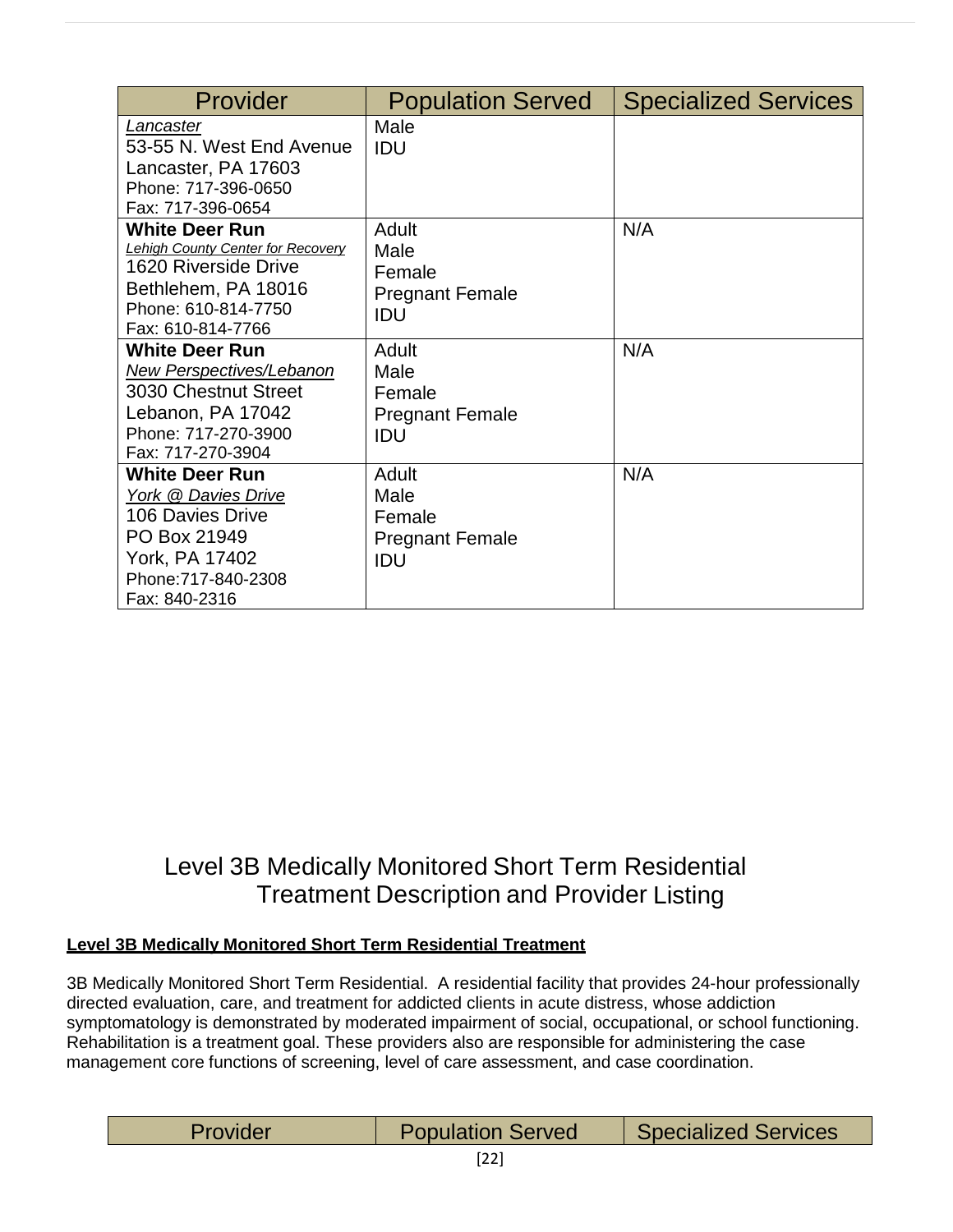| <b>Bowling Green Brandywine</b><br>1375 Newark Road<br>Kennett Square, PA 19348<br>Phone: 610-268-3588<br>Fax:610-268-0890 | Adult<br>Male<br>Female<br><b>Pregnant Female</b><br>IDU | Co-occurring |
|----------------------------------------------------------------------------------------------------------------------------|----------------------------------------------------------|--------------|
| Conewago Indiana<br>9143 Rt. 119 Hwy. South<br>Blairsville, PA 15717<br>Phone: 724-471-3037<br>Fax: 724-471-7105           | Adult<br>Male<br>Female<br>IDU                           | N/A          |
| <b>Conewago Place</b><br>424 Nye Road<br>Hummelstown, PA 17036<br>Phone: 717-533-0428<br>Fax: 717-533-1050                 | Adult<br>Male<br>IDU                                     | N/A          |
| <b>Conewago</b> Pottsville<br>202-204 S. Centre Street<br>Pottsville, PA 17901<br>Phone: 570-628-5835<br>Fax: 570-628-5838 | Adult<br>Male<br>Female<br>IDU                           | N/A          |
| <b>Conewago</b> Snyder<br>18336 Route 522<br>Beavertown, PA 17813<br>Phone: 570-658-7383<br>Fax: 570-658-7376              | Adult<br>Male<br>Female<br>IDU                           | N/A          |
| <b>Eagleville Hospital</b><br>100 Eagleville Road<br>Eagleville, PA 19408<br>Phone: 610-539-6000<br>Fax: 610-539-7624      | Adult<br>Male<br>Female<br><b>Pregnant Female</b><br>IDU | Co-occurring |

| Provider                                                                                                                                                    | <b>Population Served</b>                                               | <b>Specialized Services</b> |
|-------------------------------------------------------------------------------------------------------------------------------------------------------------|------------------------------------------------------------------------|-----------------------------|
| <b>Gateway Rehabilitation Center</b><br>Alliquippa & YES Program<br>100 Moffett Run Road<br>Aliquippa, PA 15001<br>Phone: 412-766-8700<br>Fax: 724-375-8815 | Adult<br>Adolescent<br>Male<br>Female<br><b>Pregnant Female</b><br>IDU | N/A                         |
| <b>Gateway Rehabilitation Center</b><br>Westmoreland<br>508 South Church Street<br>Suite 201<br>Mt. Pleasant, PA 14666<br>Phone: 724-365-4020               | Adult<br>Male<br>Female<br><b>Pregnant Female</b><br>IDU               | N/A                         |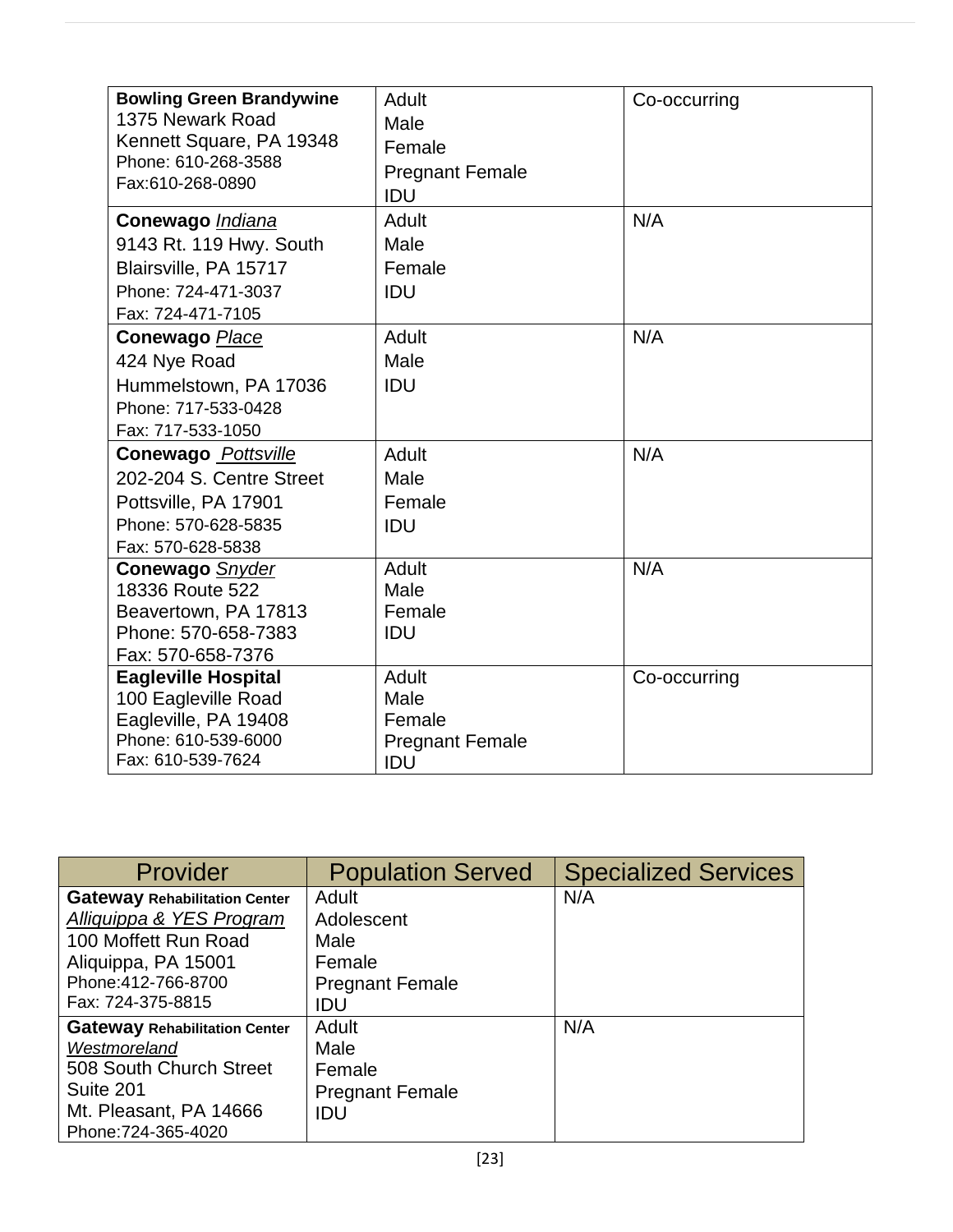| Adult<br>Co-occurring<br>Gaudenzia Common Ground<br>3740 Chambers Hill Road<br>Male<br>Harrisburg, PA 17111<br>Female<br>Phone: 717-238-5553<br><b>Pregnant Female</b><br>Fax:717-232-7362<br>IDU<br><b>WWC</b><br>Gaudenzia Erie<br>Adult<br>414 West Fifth Street<br>Female<br>Co-occurring<br><b>HIV-AIDS</b><br>Erie, PA 16507<br><b>Pregnant Female</b><br>Phone:814-459-4775<br>IDU<br>Fax: 814-453-6118<br>Adult<br>Gaudenzia Together House<br>Co-occurring<br>1306 Spring Garden Street<br>Male<br>Philadelphia, PA 19123<br>Female<br>Phone: 215-238-2163<br>IDU<br>Fax: 215-238-2157<br><b>Nuestra Clinica</b><br>Adult<br>Bi-lingual<br>50 East New Street<br>Male<br>IDU<br>Lancaster, PA 17602<br>Phone: 717-431-1435<br>Fax: 717-431-1673<br>N/A<br>Adult<br>PA Adult & Teen Challenge<br>33 Teen Challenge Road<br>Male<br>PO Box 98<br>IDU<br>Rehrersburg, PA 19550<br>Phone: 717-982-1199<br>Fax: 717-754-0472<br>N/A<br><b>PA Adult &amp; Teen Challenge</b><br>Adult | Provider         | <b>Population Served</b> | <b>Specialized Services</b> |
|------------------------------------------------------------------------------------------------------------------------------------------------------------------------------------------------------------------------------------------------------------------------------------------------------------------------------------------------------------------------------------------------------------------------------------------------------------------------------------------------------------------------------------------------------------------------------------------------------------------------------------------------------------------------------------------------------------------------------------------------------------------------------------------------------------------------------------------------------------------------------------------------------------------------------------------------------------------------------------------|------------------|--------------------------|-----------------------------|
|                                                                                                                                                                                                                                                                                                                                                                                                                                                                                                                                                                                                                                                                                                                                                                                                                                                                                                                                                                                          | Fax:724-547-3041 |                          |                             |
|                                                                                                                                                                                                                                                                                                                                                                                                                                                                                                                                                                                                                                                                                                                                                                                                                                                                                                                                                                                          |                  |                          |                             |
|                                                                                                                                                                                                                                                                                                                                                                                                                                                                                                                                                                                                                                                                                                                                                                                                                                                                                                                                                                                          |                  |                          |                             |
|                                                                                                                                                                                                                                                                                                                                                                                                                                                                                                                                                                                                                                                                                                                                                                                                                                                                                                                                                                                          |                  |                          |                             |
|                                                                                                                                                                                                                                                                                                                                                                                                                                                                                                                                                                                                                                                                                                                                                                                                                                                                                                                                                                                          |                  |                          |                             |
|                                                                                                                                                                                                                                                                                                                                                                                                                                                                                                                                                                                                                                                                                                                                                                                                                                                                                                                                                                                          |                  |                          |                             |
|                                                                                                                                                                                                                                                                                                                                                                                                                                                                                                                                                                                                                                                                                                                                                                                                                                                                                                                                                                                          |                  |                          |                             |
|                                                                                                                                                                                                                                                                                                                                                                                                                                                                                                                                                                                                                                                                                                                                                                                                                                                                                                                                                                                          |                  |                          |                             |
|                                                                                                                                                                                                                                                                                                                                                                                                                                                                                                                                                                                                                                                                                                                                                                                                                                                                                                                                                                                          |                  |                          |                             |
|                                                                                                                                                                                                                                                                                                                                                                                                                                                                                                                                                                                                                                                                                                                                                                                                                                                                                                                                                                                          |                  |                          |                             |
|                                                                                                                                                                                                                                                                                                                                                                                                                                                                                                                                                                                                                                                                                                                                                                                                                                                                                                                                                                                          |                  |                          |                             |
|                                                                                                                                                                                                                                                                                                                                                                                                                                                                                                                                                                                                                                                                                                                                                                                                                                                                                                                                                                                          |                  |                          |                             |
|                                                                                                                                                                                                                                                                                                                                                                                                                                                                                                                                                                                                                                                                                                                                                                                                                                                                                                                                                                                          |                  |                          |                             |
|                                                                                                                                                                                                                                                                                                                                                                                                                                                                                                                                                                                                                                                                                                                                                                                                                                                                                                                                                                                          |                  |                          |                             |
|                                                                                                                                                                                                                                                                                                                                                                                                                                                                                                                                                                                                                                                                                                                                                                                                                                                                                                                                                                                          |                  |                          |                             |
|                                                                                                                                                                                                                                                                                                                                                                                                                                                                                                                                                                                                                                                                                                                                                                                                                                                                                                                                                                                          |                  |                          |                             |
|                                                                                                                                                                                                                                                                                                                                                                                                                                                                                                                                                                                                                                                                                                                                                                                                                                                                                                                                                                                          |                  |                          |                             |
|                                                                                                                                                                                                                                                                                                                                                                                                                                                                                                                                                                                                                                                                                                                                                                                                                                                                                                                                                                                          |                  |                          |                             |
|                                                                                                                                                                                                                                                                                                                                                                                                                                                                                                                                                                                                                                                                                                                                                                                                                                                                                                                                                                                          |                  |                          |                             |
|                                                                                                                                                                                                                                                                                                                                                                                                                                                                                                                                                                                                                                                                                                                                                                                                                                                                                                                                                                                          |                  |                          |                             |
|                                                                                                                                                                                                                                                                                                                                                                                                                                                                                                                                                                                                                                                                                                                                                                                                                                                                                                                                                                                          |                  |                          |                             |
|                                                                                                                                                                                                                                                                                                                                                                                                                                                                                                                                                                                                                                                                                                                                                                                                                                                                                                                                                                                          |                  |                          |                             |
|                                                                                                                                                                                                                                                                                                                                                                                                                                                                                                                                                                                                                                                                                                                                                                                                                                                                                                                                                                                          |                  |                          |                             |
|                                                                                                                                                                                                                                                                                                                                                                                                                                                                                                                                                                                                                                                                                                                                                                                                                                                                                                                                                                                          |                  |                          |                             |
|                                                                                                                                                                                                                                                                                                                                                                                                                                                                                                                                                                                                                                                                                                                                                                                                                                                                                                                                                                                          |                  |                          |                             |
|                                                                                                                                                                                                                                                                                                                                                                                                                                                                                                                                                                                                                                                                                                                                                                                                                                                                                                                                                                                          |                  |                          |                             |
|                                                                                                                                                                                                                                                                                                                                                                                                                                                                                                                                                                                                                                                                                                                                                                                                                                                                                                                                                                                          |                  |                          |                             |
|                                                                                                                                                                                                                                                                                                                                                                                                                                                                                                                                                                                                                                                                                                                                                                                                                                                                                                                                                                                          |                  |                          |                             |
| Philadelphia Women's Home<br>Female                                                                                                                                                                                                                                                                                                                                                                                                                                                                                                                                                                                                                                                                                                                                                                                                                                                                                                                                                      |                  |                          |                             |
| 329 East Wister Street<br><b>Pregnant Female</b>                                                                                                                                                                                                                                                                                                                                                                                                                                                                                                                                                                                                                                                                                                                                                                                                                                                                                                                                         |                  |                          |                             |
| Philadelphia, PA 19144<br>IDU                                                                                                                                                                                                                                                                                                                                                                                                                                                                                                                                                                                                                                                                                                                                                                                                                                                                                                                                                            |                  |                          |                             |
| Phone: 215-843-2887                                                                                                                                                                                                                                                                                                                                                                                                                                                                                                                                                                                                                                                                                                                                                                                                                                                                                                                                                                      |                  |                          |                             |
| Fax: 717-326-1199                                                                                                                                                                                                                                                                                                                                                                                                                                                                                                                                                                                                                                                                                                                                                                                                                                                                                                                                                                        |                  |                          |                             |
| N/A<br><b>Pyramid Belleville</b><br>Adult                                                                                                                                                                                                                                                                                                                                                                                                                                                                                                                                                                                                                                                                                                                                                                                                                                                                                                                                                |                  |                          |                             |
| 3893 West Main Street<br>Male                                                                                                                                                                                                                                                                                                                                                                                                                                                                                                                                                                                                                                                                                                                                                                                                                                                                                                                                                            |                  |                          |                             |
| <b>PO Box 962</b>                                                                                                                                                                                                                                                                                                                                                                                                                                                                                                                                                                                                                                                                                                                                                                                                                                                                                                                                                                        |                  |                          |                             |
| Belleville, PA 17004                                                                                                                                                                                                                                                                                                                                                                                                                                                                                                                                                                                                                                                                                                                                                                                                                                                                                                                                                                     |                  |                          |                             |
| Phone: 717-935-5400                                                                                                                                                                                                                                                                                                                                                                                                                                                                                                                                                                                                                                                                                                                                                                                                                                                                                                                                                                      |                  |                          |                             |
| Fax: 717-935-5413                                                                                                                                                                                                                                                                                                                                                                                                                                                                                                                                                                                                                                                                                                                                                                                                                                                                                                                                                                        |                  |                          |                             |
| Adult<br><b>Pyramid Duncansville</b><br>Co-occurring                                                                                                                                                                                                                                                                                                                                                                                                                                                                                                                                                                                                                                                                                                                                                                                                                                                                                                                                     |                  |                          |                             |
| 1894 Plank Road<br>Male                                                                                                                                                                                                                                                                                                                                                                                                                                                                                                                                                                                                                                                                                                                                                                                                                                                                                                                                                                  |                  |                          |                             |
| Duncansville, PA 16635<br>Female                                                                                                                                                                                                                                                                                                                                                                                                                                                                                                                                                                                                                                                                                                                                                                                                                                                                                                                                                         |                  |                          |                             |
| Phone: 814-940-0407<br><b>Pregnant Female</b>                                                                                                                                                                                                                                                                                                                                                                                                                                                                                                                                                                                                                                                                                                                                                                                                                                                                                                                                            |                  |                          |                             |
| Fax: 814-940-0614<br>IDU                                                                                                                                                                                                                                                                                                                                                                                                                                                                                                                                                                                                                                                                                                                                                                                                                                                                                                                                                                 |                  |                          |                             |
| <b>Pyramid Hillside</b><br>Adult<br>Co-occurring                                                                                                                                                                                                                                                                                                                                                                                                                                                                                                                                                                                                                                                                                                                                                                                                                                                                                                                                         |                  |                          |                             |
| 420 Supreme Court Drive<br>Male                                                                                                                                                                                                                                                                                                                                                                                                                                                                                                                                                                                                                                                                                                                                                                                                                                                                                                                                                          |                  |                          |                             |
| East Stroudsburg, PA 18302<br>Female                                                                                                                                                                                                                                                                                                                                                                                                                                                                                                                                                                                                                                                                                                                                                                                                                                                                                                                                                     |                  |                          |                             |
| Phone: 570-213-3300<br><b>Pregnant Female</b>                                                                                                                                                                                                                                                                                                                                                                                                                                                                                                                                                                                                                                                                                                                                                                                                                                                                                                                                            |                  |                          |                             |
| Fax: 570-213-3305<br><b>IDU</b>                                                                                                                                                                                                                                                                                                                                                                                                                                                                                                                                                                                                                                                                                                                                                                                                                                                                                                                                                          |                  |                          |                             |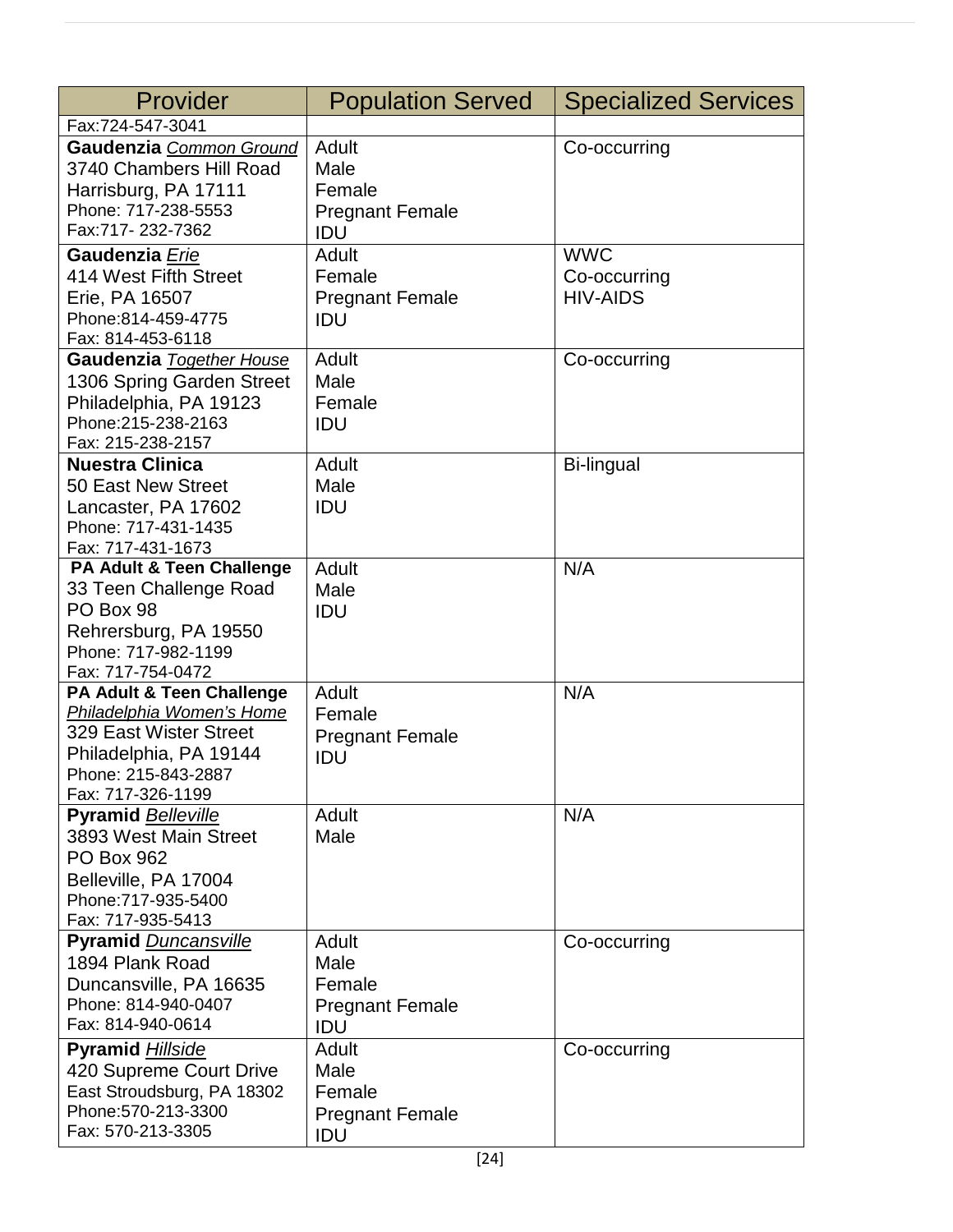| Provider                                                                                                                                                                     | <b>Population Served</b>                                 | <b>Specialized Services</b>   |
|------------------------------------------------------------------------------------------------------------------------------------------------------------------------------|----------------------------------------------------------|-------------------------------|
| <b>Pyramid Langhorne</b><br>1990 Woodbourne Road<br>Langhorne, PA 19047<br>Phone: 215-968-4713<br>Fax: 215-968-8742                                                          | Adult<br>Male<br>Female<br>IDU                           | N/A                           |
| <b>Pyramid Quakertown</b><br>2705 Old Bethlehem Pike<br>Quakertown, PA 18951<br>Phone: 215-536-9070<br>Fax: 215-536-4788                                                     | Adult<br>Male<br>Female<br>IDU                           | Co-occurring                  |
| <b>Roxbury Treatment Center</b><br>601 Roxbury Road<br>Shippensburg, PA 17257<br>Phone: 717-532-4217<br>Fax: 717-532-2109                                                    | Adult<br>Male<br>Female<br><b>Pregnant Female</b><br>IDU | Co-occurring                  |
| <b>Treatment Trends</b><br><b>Keenan House</b><br>18-22 South 6 <sup>th</sup> Street<br><b>PO Box 685</b><br>Allentown, PA 18105<br>Phone: 610-439-8479<br>Fax: 610-439-0315 | Adult<br>Male<br>IDU                                     | N/A                           |
| <b>Twin Lakes Center</b><br>(Somerset Hospital)<br>224 Twin Lakes Road<br><b>PO Box 909</b><br>Somerset, PA 15501<br>Phone: 814-443-3639<br>Fax: 814-443-2737                | Adult<br>Male<br>Female<br>IDU                           | N/A                           |
| <b>Valley Forge</b><br>(Medical Center & Hospital)<br>1033 West Germantown Pike<br>Norristown, PA 19403<br>Phone:610-539-8500<br>Fax: 610-539-0666                           | Adult<br>Male<br>Female<br><b>Pregnant Female</b><br>IDU | Bi-lingual<br><b>HIV-AIDS</b> |
| <b>White Deer Run</b><br>Allenwood<br>360 White Deer Run Road<br>Allenwood, PA 17810<br>Phone: 570-538-2567<br>Fax: 570-538-5455                                             | Adult<br>Male<br>Female<br><b>Pregnant Female</b><br>IDU | Co-occurring                  |
| <b>White Deer Run</b><br><b>Blue Mountain</b><br>8284 Leaser Road<br>Kempton, PA 19529<br>Phone: 610-756-1487<br>Fax:610-756-4136                                            | Adult<br>Male<br>Female<br><b>Pregnant Female</b><br>IDU | N/A                           |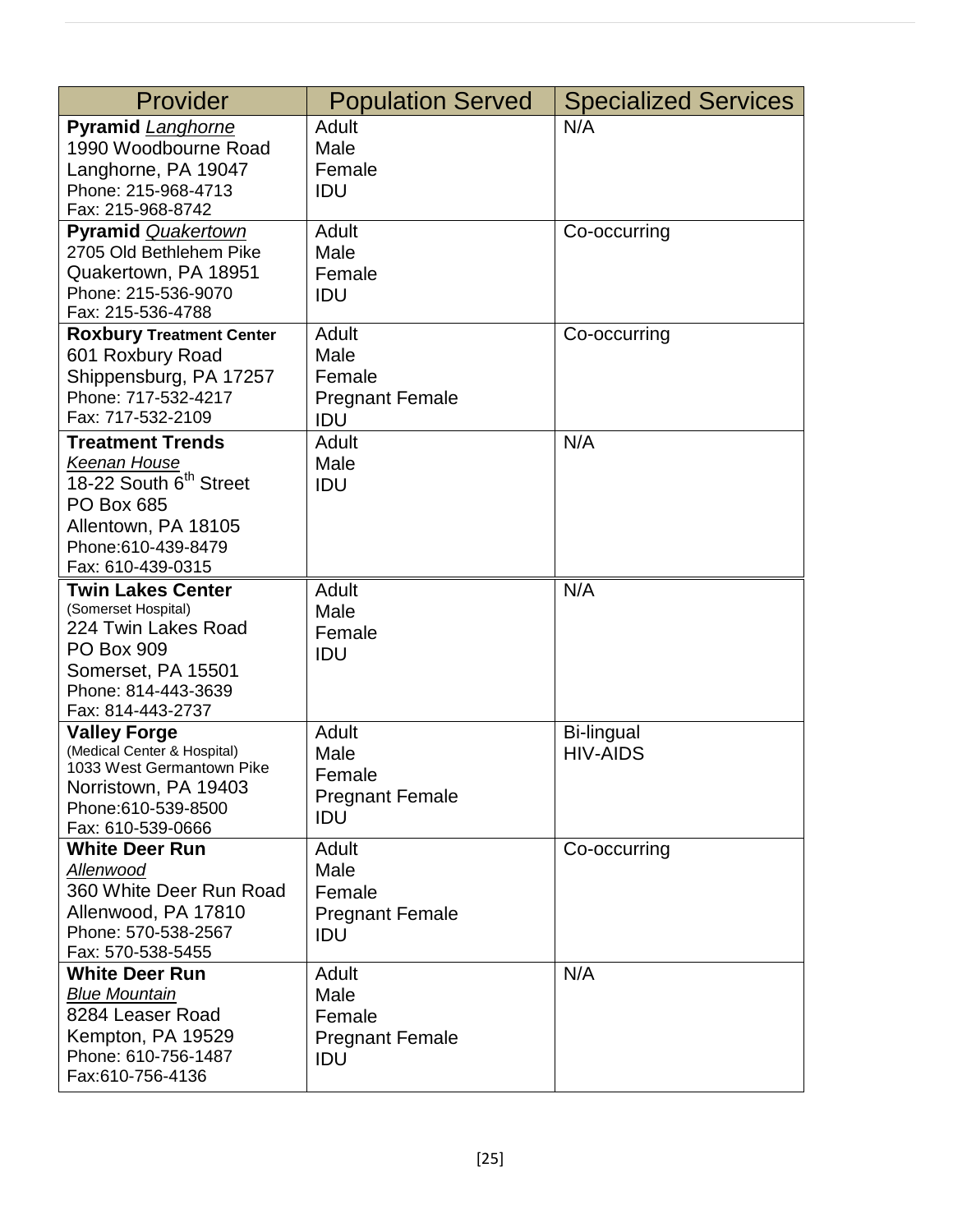| <b>White Deer Run</b>                    | Adult                  | Co-occurring |
|------------------------------------------|------------------------|--------------|
| Cove Forge Behavioral Health             | Male                   |              |
| 202 Cove Forge Road                      | Female                 |              |
| Williamsburg, PA 16693                   | <b>Pregnant Female</b> |              |
| Phone: 814-554-0149                      | IDU                    |              |
| Fax: 814-832-4655                        |                        |              |
| <b>White Deer Run</b>                    | Adult                  | N/A          |
| Lancaster                                | Male                   |              |
| 53-55 N. West End Avenue                 | IDU                    |              |
| Lancaster, PA 17603                      |                        |              |
| Phone: 717-396-0650                      |                        |              |
| Fax: 717-396-0654                        |                        |              |
| <b>White Deer Run</b>                    | Adult                  | Co-occurring |
| <b>Lehigh County Center for Recovery</b> | Male                   |              |
| 1620 Riverside Drive                     | Female                 |              |
| Bethlehem, PA 18016                      | <b>Pregnant Female</b> |              |
| Phone: 610-814-7750                      | IDU                    |              |
| Fax: 610-814-7766                        |                        |              |
| <b>White Deer Run</b>                    | Adult                  | Co-occurring |
| New Perspectives/Lebanon                 | Male                   |              |
| 3030 Chestnut Street                     | Female                 |              |
| Lebanon, PA 17042                        | <b>Pregnant Female</b> |              |
| Phone: 717-270-3900                      | IDU                    |              |
| Fax: 717-270-3904                        |                        |              |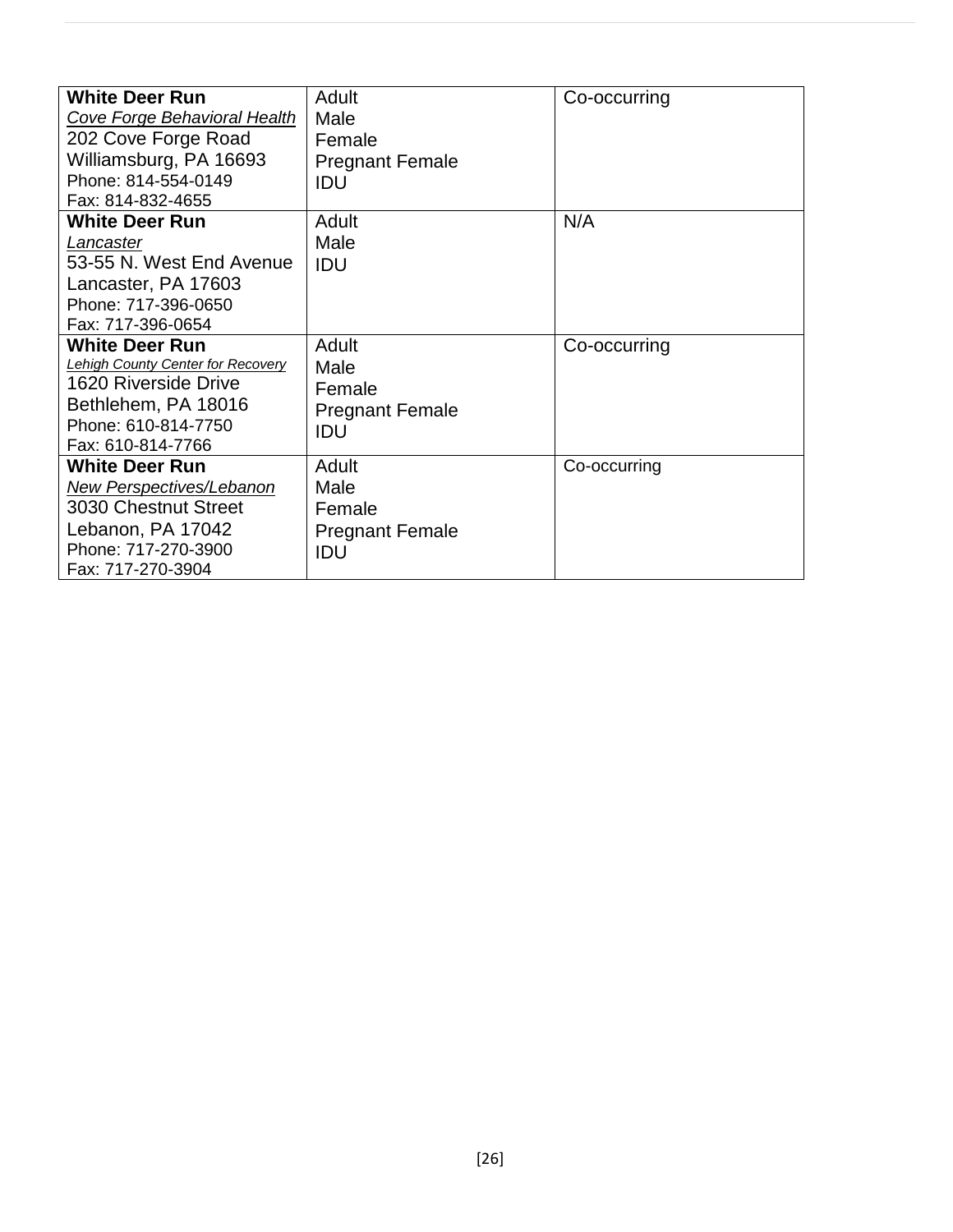| Provider              | <b>Population Served</b> | <b>Specialized Services</b> |
|-----------------------|--------------------------|-----------------------------|
| <b>White Deer Run</b> | Adult                    | N/A                         |
| York @ Davies Drive   | Male                     |                             |
| 106 Davies Drive      | Female                   |                             |
| PO Box 21949          | <b>Pregnant Female</b>   |                             |
| York, PA 17402        | IDU                      |                             |
| Phone: 717-840-2308   |                          |                             |
| Fax: 717-840-2316     |                          |                             |
| <b>White Deer Run</b> | Adult                    | Co-occurring                |
| York @ Mt Zion Road   | Male                     |                             |
| 1600 Mt. Zion Road    | Female                   |                             |
| PO Box 21949          | <b>Pregnant Female</b>   |                             |
| York, PA 17406        | IDU                      |                             |
| Phone: 717-893-5339   |                          |                             |
| Fax: 717-893-5341     |                          |                             |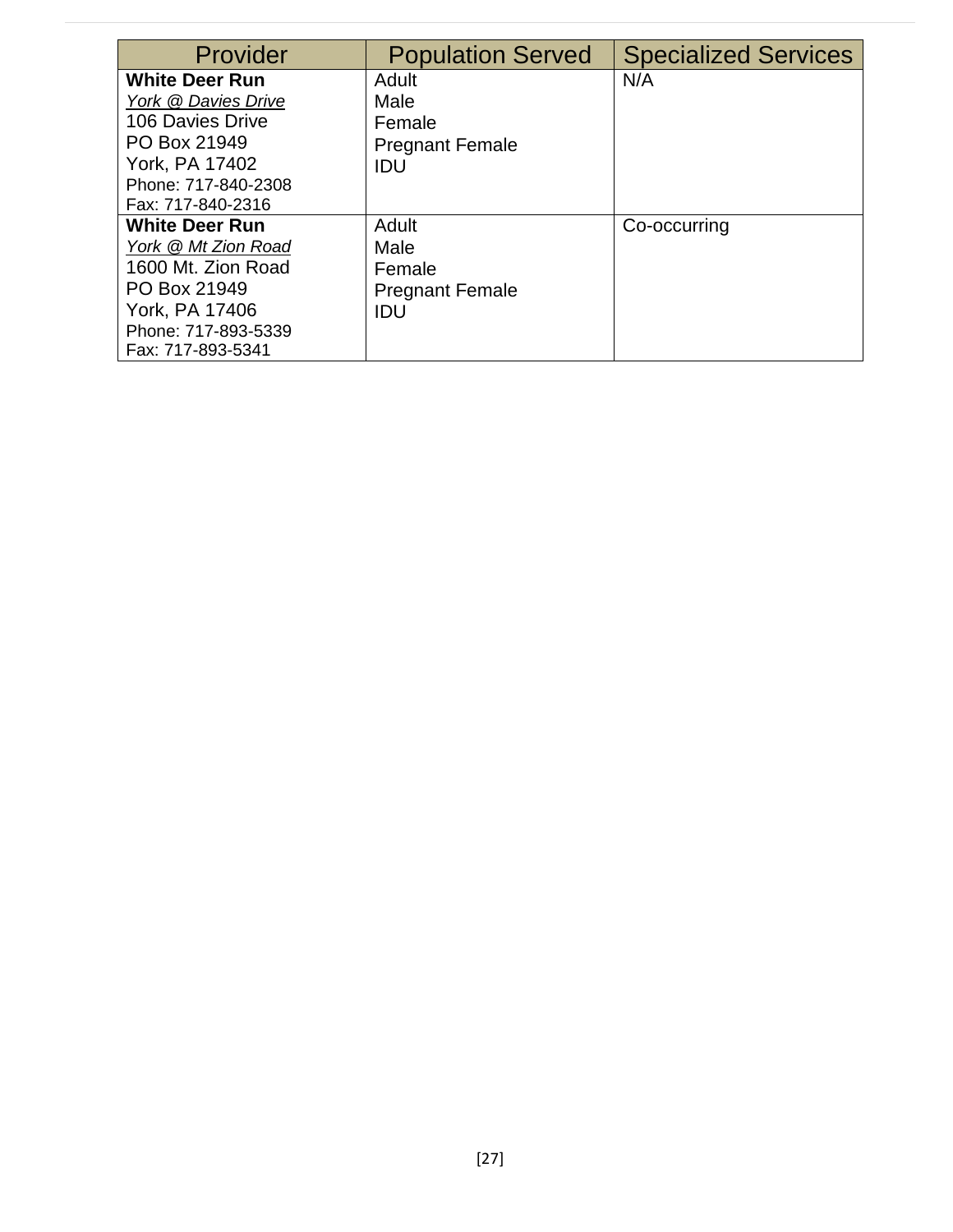### Level 3C Medically Monitored Long Term Residential Treatment Description and Provider Listing

#### **Level 3C Medically Monitored Long Term Residential Treatment**

3C Medically Monitored Long Term Residential: A residential facility that provides 24-hour professionally directed evaluation, care, and treatment for addicted clients in chronic distress, whose addiction symptomatology is demonstrated by severe impairment of social, occupational, or school functioning. Habilitation is a treatment goal. Habilitation is the treatment goal. These programs serve clients with chronic deficits in social, educational, and economic skills, impaired personality and interpersonal skills, and significant drug-abusing histories which often include criminal lifestyles and subcultures. These individuals need a model more accurately described as habilitation, as opposed to the rehabilitation model. This service often requires global changes in lifestyle, such as abstinence from mood altering chemicals (other than those needed to treat illnesses), elimination of antisocial activity, a new outlook regarding employment, and the development, display, and integration of positive social attitudes and values. These providers also are responsible for administering the case management core functions of screening, level of care assessment, and case coordination.

| Provider                                                                                                                   | <b>Population Served</b>                                 | <b>Specialized Services</b> |
|----------------------------------------------------------------------------------------------------------------------------|----------------------------------------------------------|-----------------------------|
| <b>Bowling Green Brandywine</b><br>1375 Newark Road<br>Kennett Square, PA 19348<br>Phone: 610-268-3588<br>Fax:610-268-0890 | Adult<br>Male<br>Female<br><b>Pregnant Female</b><br>IDU | N/A                         |
| <b>Colonial House</b><br>1300 Woodberry Road<br>York, PA 17404<br>Phone: 717-792-9702<br>Fax: 717-792-9910                 | Adult<br>Male<br>IDU                                     | N/A                         |
| <b>Colonial House</b><br>924 W. Market Street<br>York, PA 17401<br>Phone: 717-894-1230<br>Fax: 717-900-6576                | Adult<br>Male<br>IDU                                     | N/A                         |
| Conewago <i>Indiana</i><br>9143 Rt. 119 Hwy. South<br>Blairsville, PA 15717<br>Phone: 724-471-3037<br>Fax: 724-471-7105    | Adult<br>Male<br>Female<br>IDU                           | N/A                         |
| Conewago <b>Place</b><br>424 Nye Road<br>Hummelstown, PA 17036<br>Phone: 717-533-0428<br>Fax: 717-533-1050                 | <b>Adult</b><br>Male<br>IDU                              | N/A                         |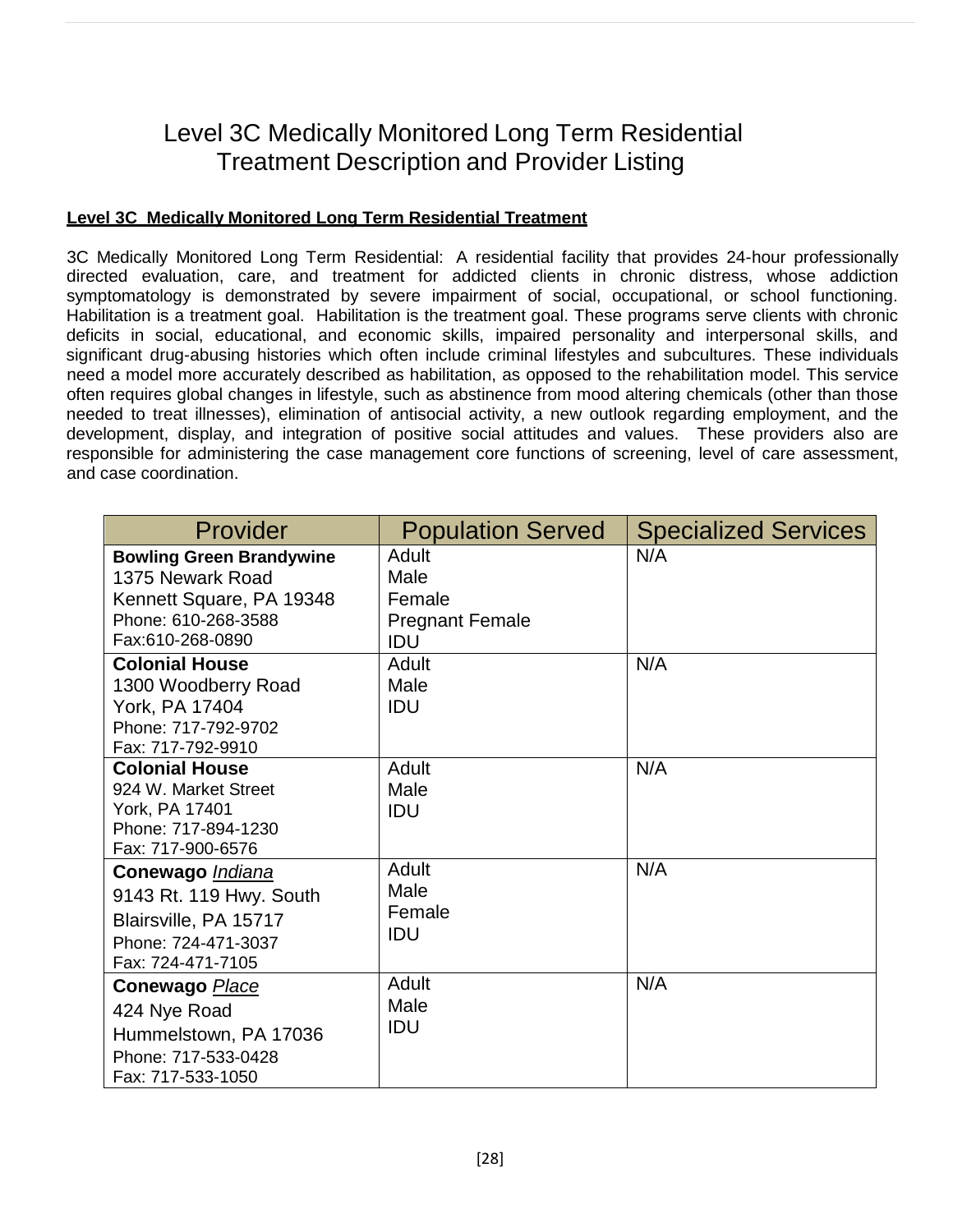| Provider                                               | <b>Population Served</b> | <b>Specialized Services</b> |
|--------------------------------------------------------|--------------------------|-----------------------------|
| <b>Conewago</b> Pottsville<br>202-204 S. Centre Street | Adult<br>Male            | N/A                         |
| Pottsville, PA 17901                                   | Female                   |                             |
| Phone: 570-628-5835                                    | IDU                      |                             |
| Fax: 570-628-5838                                      |                          |                             |
| Conewago Snyder                                        | Adult                    | N/A                         |
| 18336 Route 522                                        | Male                     |                             |
| Beavertown, PA 17813                                   | Female                   |                             |
| Phone: 570-658-7383                                    | IDU                      |                             |
| Fax: 570-658-7376                                      |                          |                             |
| <b>Eagleville Hospital</b>                             | Adult                    | Co-occurring                |
| 100 Eagleville Road                                    | Male                     |                             |
| Eagleville, PA 19408                                   | Female                   |                             |
| Phone: 610-539-6000                                    | <b>Pregnant Female</b>   |                             |
| Fax: 610-539-7624                                      | IDU                      |                             |
| <b>Gaudenzia Broad Street</b>                          | Adult                    | N/A                         |
| 3025 North Broad Street                                | Male                     |                             |
| Philadelphia, PA 19132<br>Phone: 215-223-9460          | Female                   |                             |
| Fax: 215-228-0189                                      | IDU                      |                             |
| Gaudenzia Concept 90                                   | Adult                    | N/A                         |
| <b>Physical location:</b>                              | Male                     |                             |
| 124 EAST Azalea Drive                                  | Female                   |                             |
| Harrisburg, PA 17110                                   | <b>Pregnant Female</b>   |                             |
| <b>Mailing address:</b><br>PO Box 10396, Building 21   | IDU                      |                             |
| Harrisburg, PA 17105                                   |                          |                             |
| Phone: 717-232-3232                                    |                          |                             |
| Fax:717-236-6833                                       |                          |                             |
| Gaudenzia Erie                                         | Adult                    | <b>WWC</b>                  |
| 414 West Fifth Street                                  | Male                     | Co-occurring                |
| Erie, PA 16507                                         | Female                   | <b>HIV-AIDS</b>             |
| Phone:814-459-4775                                     | <b>Pregnant Female</b>   |                             |
| Fax: 814-453-6118                                      | IDU                      |                             |
| Gaudenzia Fountain Springs                             | <b>Adult</b>             | <b>WWC</b>                  |
| 95 Broad Street                                        | Female                   |                             |
| Ashland, PA 17921                                      | <b>Pregnant Female</b>   |                             |
| Phone: 570-875-4700                                    | <b>IDU</b>               |                             |
| Fax: 570-875-4260<br>Gaudenzia Kindred House           | Adult                    | <b>WWC</b>                  |
| 1030 South Concord Road                                | Female                   | Co-occurring                |
| West Chester, PA 19382                                 | <b>Pregnant Female</b>   |                             |
| Phone:610-399-6571                                     | <b>IDU</b>               |                             |
| Fax: 610-399-0950                                      |                          |                             |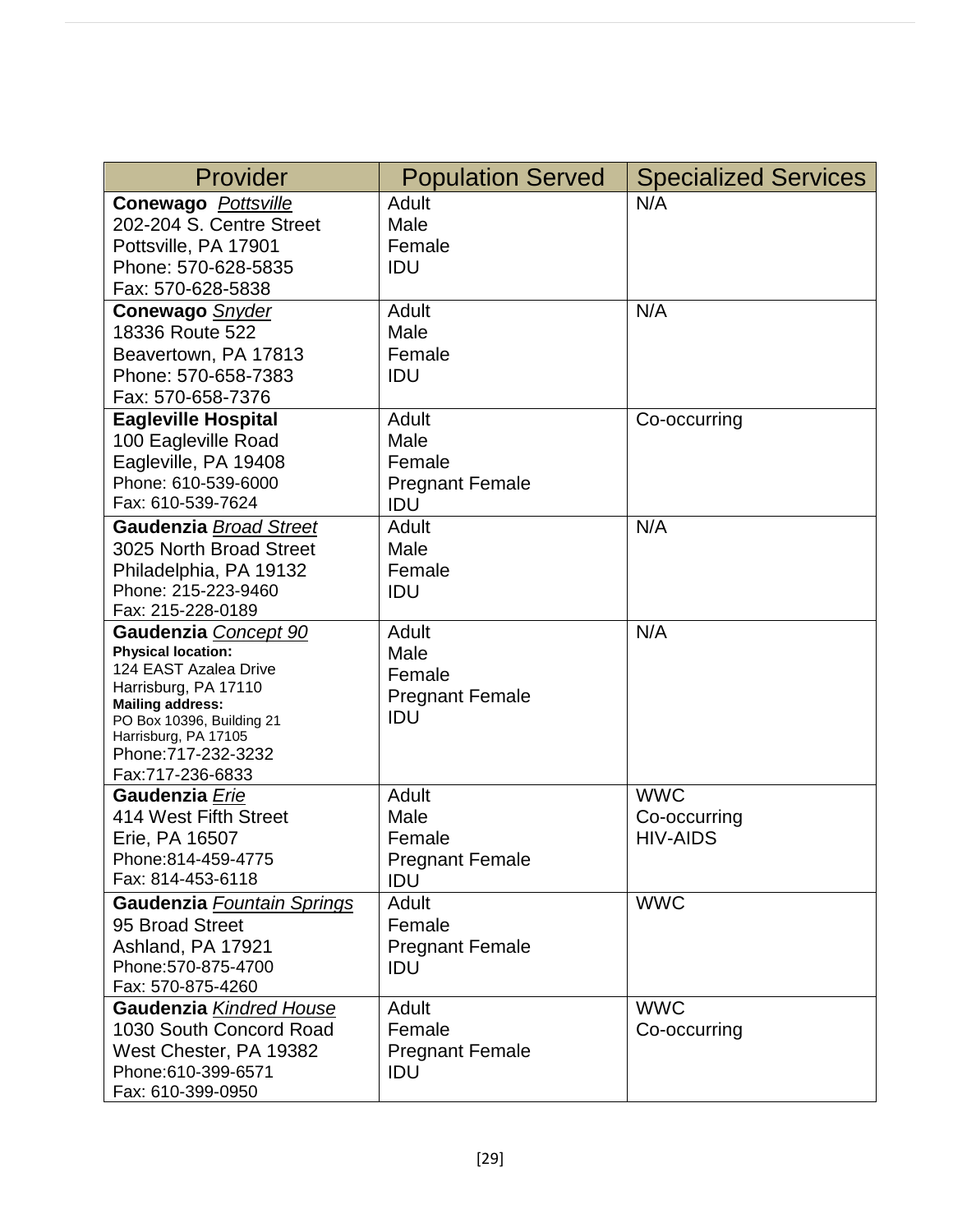| Provider                     | <b>Population Served</b> | <b>Specialized Services</b> |
|------------------------------|--------------------------|-----------------------------|
| Gaudenzia New Image          | <b>Adult</b>             | <b>WWC</b>                  |
| 1300 Tulpehocken Street      | Female                   |                             |
| Philadelphia, PA 19138       | IDU                      |                             |
| Phone: 215-924-6322          |                          |                             |
| Fax: 215-924-0742            |                          |                             |
| Gaudenzia Together House     | Adult                    | Co-occurring                |
| 1306 Spring Garden Street    | Male                     |                             |
| Philadelphia, PA 19123       | Female                   |                             |
| Phone: 215-238-2163          | IDU                      |                             |
| Fax: 215-238-2157            |                          |                             |
| Gaudenzia Vantage House      | Adult                    | <b>WWC</b>                  |
| 208 East King Street         | Female                   |                             |
| Lancaster, PA 17602          | <b>Pregnant Female</b>   |                             |
| Phone: 717-291-1020          | IDU                      |                             |
| Fax:717-293-9064             |                          |                             |
| Gaudenzia West Chester House | Adult                    | <b>HIV-AIDS</b>             |
| 1030 South Concord Road      | Male                     |                             |
| West Chester, PA 19382       | Female                   |                             |
| Phone: 610-399-6929          | IDU                      |                             |
| Fax: 610-399-3464            |                          |                             |
| Libertae Family House        | <b>Adult</b>             | <b>WWC</b>                  |
| 5245 Bensalem Boulevard      | Female                   |                             |
| Bensalem, PA 19020           | <b>Pregnant Female</b>   |                             |
| Phone: 215-639-8681          | IDU                      |                             |
| Fax: 215-422-3002            |                          |                             |
| <b>Manos House</b>           | Adolescent               | N/A                         |
| 1290 Prospect Road           | Male                     |                             |
| Columbia, PA 17512           |                          |                             |
| Phone: 717-285-0420          |                          |                             |
| Fax: 717-285-0435            |                          |                             |
| <b>Nuestra Clinica</b>       | Adult                    | <b>Bi-lingual</b>           |
| 50 East New Street           | Male                     |                             |
| Lancaster, PA 17602          | IDU                      |                             |
| Phone: 717-431-1435          |                          |                             |
| Fax: 717-431-1673            |                          |                             |
| PA Adult & Teen Challenge    | Adult                    | N/A                         |
| Philadelphia Women's Home    | Female                   |                             |
| 329 East Wister Street       | <b>Pregnant Female</b>   |                             |
| Philadelphia, PA 19144       | IDU                      |                             |
| Phone: 215-843-2887          |                          |                             |
| Fax: 717-326-1199            |                          |                             |
| <b>Pyramid Belleville</b>    | Adult                    | N/A                         |
| 3893 West Main Street        | Male                     |                             |
| <b>PO Box 962</b>            | IDU                      |                             |
| Belleville, PA 17004         |                          |                             |
| Phone: 717-935-5400          |                          |                             |
| Fax: 717-935-5413            |                          |                             |
| <b>Pyramid Duncansville</b>  | Adult                    | Co-occurring                |
| 1894 Plank Road              | Male                     |                             |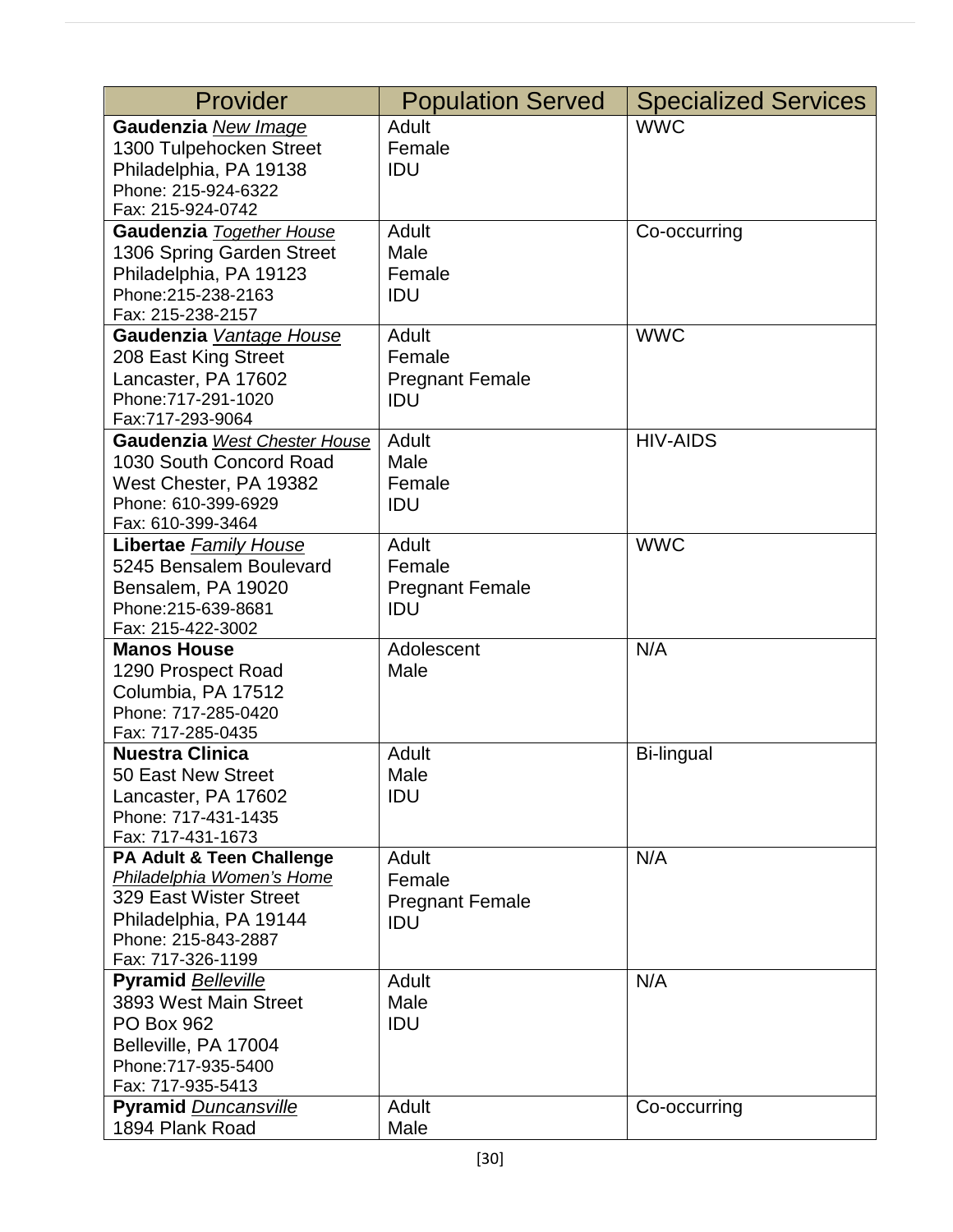| Provider                                                                                                                                                      | <b>Population Served</b>                                      | <b>Specialized Services</b> |
|---------------------------------------------------------------------------------------------------------------------------------------------------------------|---------------------------------------------------------------|-----------------------------|
| Duncansville, PA 16635<br>Phone: 814-940-0407<br>Fax: 814-940-0614                                                                                            | Female<br><b>Pregnant Female</b><br>IDU                       |                             |
| <b>Pyramid Hillside</b><br>420 Supreme Court Drive<br>East Stroudsburg, PA 18302<br>Phone: 570-213-3300<br>Fax: 570-213-3305                                  | Adult<br>Male<br>Female<br><b>Pregnant Female</b><br>IDU      | Co-occurring                |
| <b>Pyramid Langhorne</b><br>1990 Woodbourne Road<br>Langhorne, PA 19047<br>Phone: 215-968-4713<br>Fax: 215-968-8742                                           | Adult<br>Male<br>Female<br>IDU                                | N/A                         |
| <b>Pyramid Quakertown</b><br>2705 Old Bethlehem Pike<br>Quakertown, PA 18951<br>Phone: 215-536-9070<br>Fax: 215-536-4788                                      | <b>Adult</b><br>Male<br>Female<br>IDU                         | Co-occurring                |
| <b>Pyramid Ridgeview Adolescent</b><br>4447 Gibsonia Road<br>Gibsonia, PA 15044<br>Phone: 724-443-3220<br>Fax: 724-443-3771                                   | Adolescent<br>Male<br>Female<br><b>Pregnant Female</b><br>IDU | N/A                         |
| <b>RHD Family House</b><br>901 Dekalb Street<br>Norristown, PA 19401<br>Phone: 610-278-0700<br>Fax: 610-292-0188                                              | Adult<br>Female<br><b>Pregnant Female</b><br>IDU              | <b>WWC</b>                  |
| <b>RHD</b> Womanspace<br>120 Ardmore Avenue<br>Ardmore, PA 19003<br>Phone: 610-649-8136<br>Fax: 610-649-4270                                                  | Adult<br>Female<br>IDU                                        | N/A                         |
| <b>Samara House</b><br>423 East Lincoln Highway<br>Coatesville, PA 19320<br>Phone:610-384-9591<br>Fax: 610-384-9635                                           | <b>Adult</b><br>Female<br><b>Pregnant Female</b><br>IDU       | <b>WWC</b>                  |
| <b>Treatment Trends</b><br>Keenan House<br>18-22 South 6 <sup>th</sup> Street<br>PO Box 685<br>Allentown, PA 18105<br>Phone:610-439-8479<br>Fax: 610-439-0315 | Adult<br>Male<br>IDU                                          | N/A                         |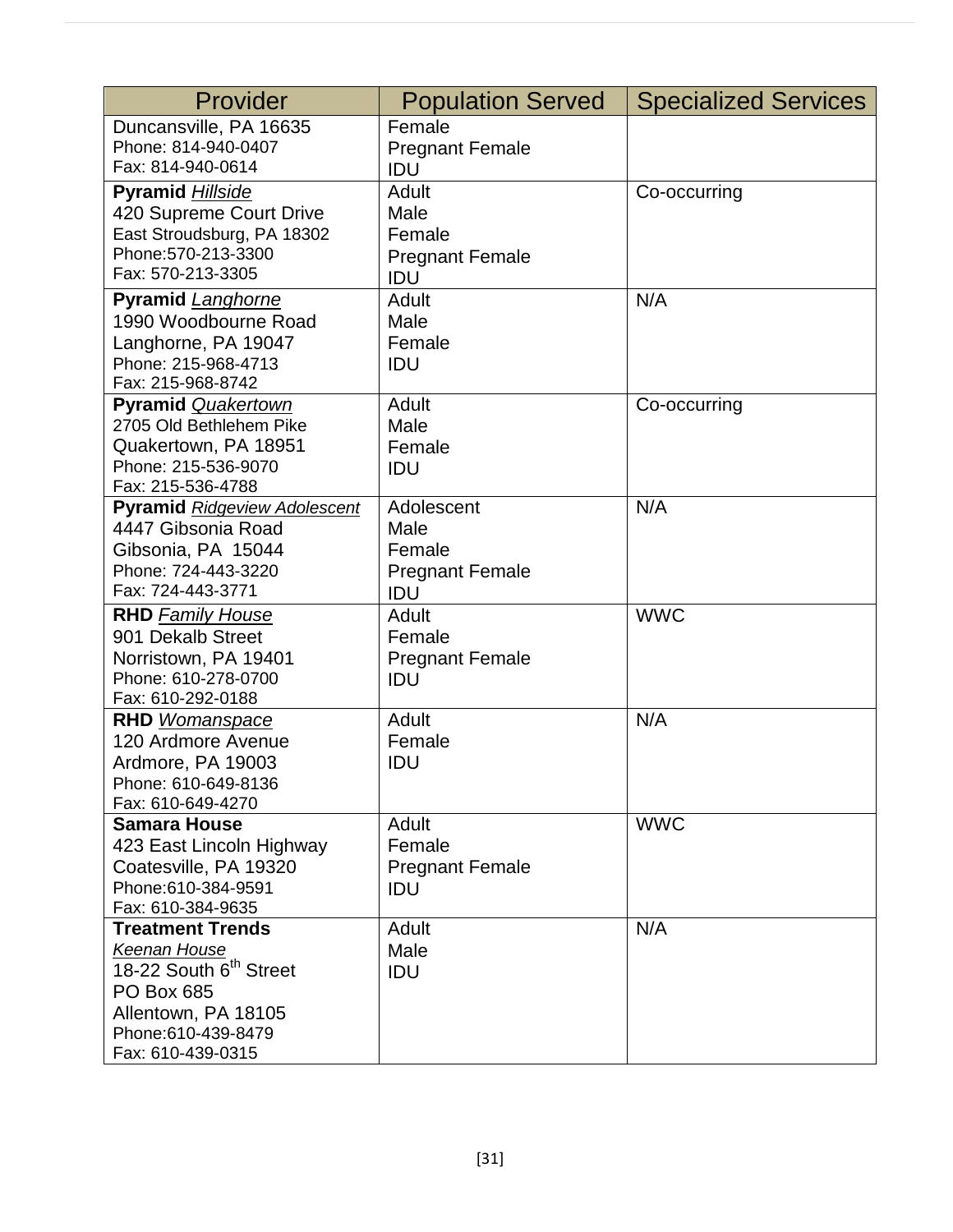# 4A Medically Managed Inpatient Detoxification Treatment Description and Provider Listing

#### **4A Medically Managed Inpatient Detoxification**

Treatment in a non-hospital setting that provides 24- hour medically directed evaluation and detoxification of individuals with SUD's in an acute care setting. Facilities for such services must have, at a minimum, 24-hour nursing care, 24-hour access to specialized medical care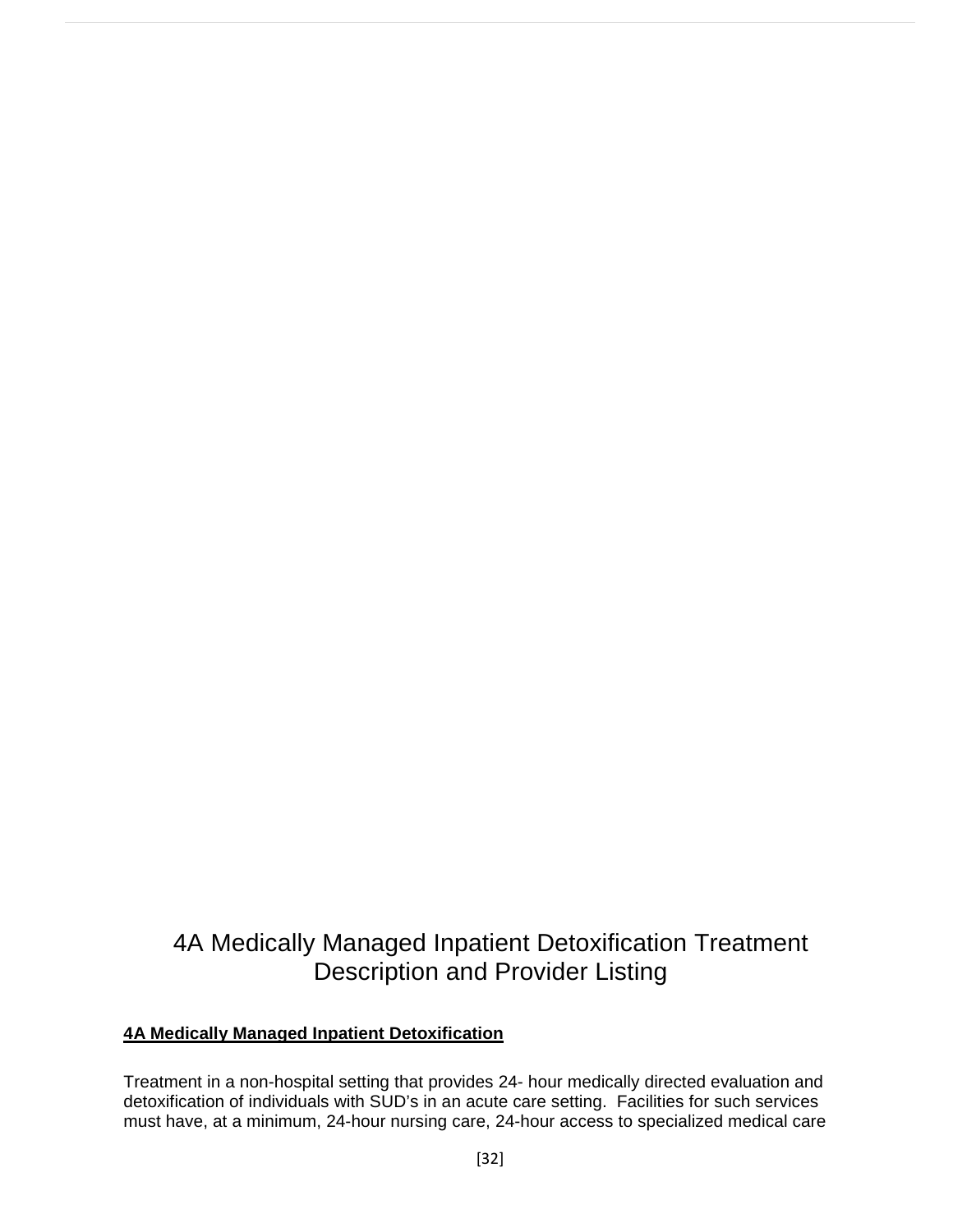and intensive medical care, and 24-hour access to physician care as a drug and alcohol treatment unit. The facility must be licensed by DDAP's Division of Program Licensure and must also have the application license and certification from the Department of Health as an acute care or general hospital, or be approved by the DHS as a psychiatric hospital. Detoxification is the process whereby a drug- or alcohol-intoxicated or dependent client is assisted through the period of time required to eliminate the presence of the intoxicating substance (by metabolic or other means) and any other dependency factors while keeping the physiological and psychological risk to the client at a minimum.

| Provider                                                                                                                                            | <b>Population Served</b>                                 | <b>Specialized Services</b> |
|-----------------------------------------------------------------------------------------------------------------------------------------------------|----------------------------------------------------------|-----------------------------|
| <b>Eagleville Hospital</b><br>100 Eagleville Road<br>Eagleville, PA 19408<br>Phone: 610-539-6000                                                    | Adult<br>Male<br>Female                                  | N/A                         |
| Fax: 610-539-7624                                                                                                                                   | <b>Pregnant Female</b><br>IDU                            |                             |
| <b>Valley Forge</b><br>(Medical Center & Hospital)<br>1033 West Germantown Pike<br>Norristown, PA 19403<br>Phone: 610-539-8500<br>Fax: 610-539-0666 | Adult<br>Male<br>Female<br><b>Pregnant Female</b><br>IDU | N/A                         |

### 4B Medically Managed Inpatient Residential Treatment Description and Provider Listing

#### **4B Medically Managed Inpatient Residential Treatment**

Treatment provides 24-hour medically directed evaluation, care and treatment for addicted individuals with coexisting biomedical, psychiatric and/or behavioral conditions that require frequent care. Facilities for such services must have, at a minimum, 24-hour nursing care, 24 hour access to specialized medical care and intensive medical care, and 24-hour access to physician care. The facility must be licensed by DDAP's Division of Program Licensure and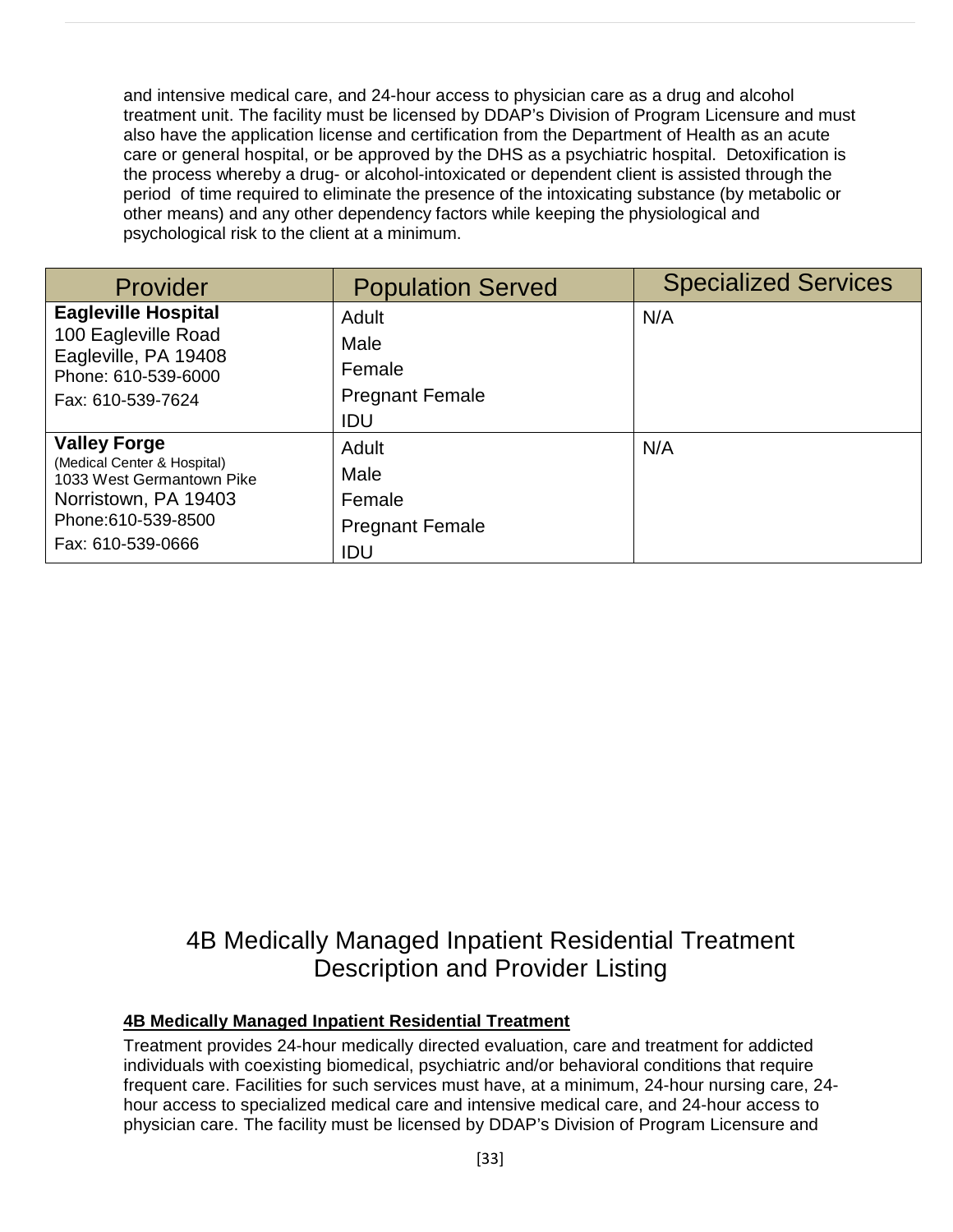must also have the application license and certification from the Department of Health as an acute care or general hospital, or be approved by the DHS as a psychiatric hospital.

| Provider                                                                                                | <b>Population Served</b>      | <b>Specialized Services</b> |
|---------------------------------------------------------------------------------------------------------|-------------------------------|-----------------------------|
| <b>Eagleville Hospital</b><br>100 Eagleville Road<br>Eagleville, PA 19408<br>Phone: 610-539-6000        | Adult<br>Male<br>Female       | N/A                         |
| Fax: 610-539-7624                                                                                       | <b>Pregnant Female</b><br>IDU |                             |
| <b>Valley Forge</b><br>(Medical Center & Hospital)<br>1033 West Germantown Pike<br>Norristown, PA 19403 | Adult<br>Male<br>Female       | N/A                         |
| Phone:610-539-8500<br>Fax: 610-539-0666                                                                 | <b>Pregnant Female</b><br>IDU |                             |

# Student Assistance Program (SAP) D&A Liaison Services Description and Provider Listing

#### **Student Assistance Program (SAP) D&A Liaison Services**

Each school is required to have a functional SAP Team comprised of school personnel. These functional SAP Teams may also request the addition of a D&A liaison. A SAP D&A liaison shall provide on-site consultation services to the student assistance program team(s) within the assigned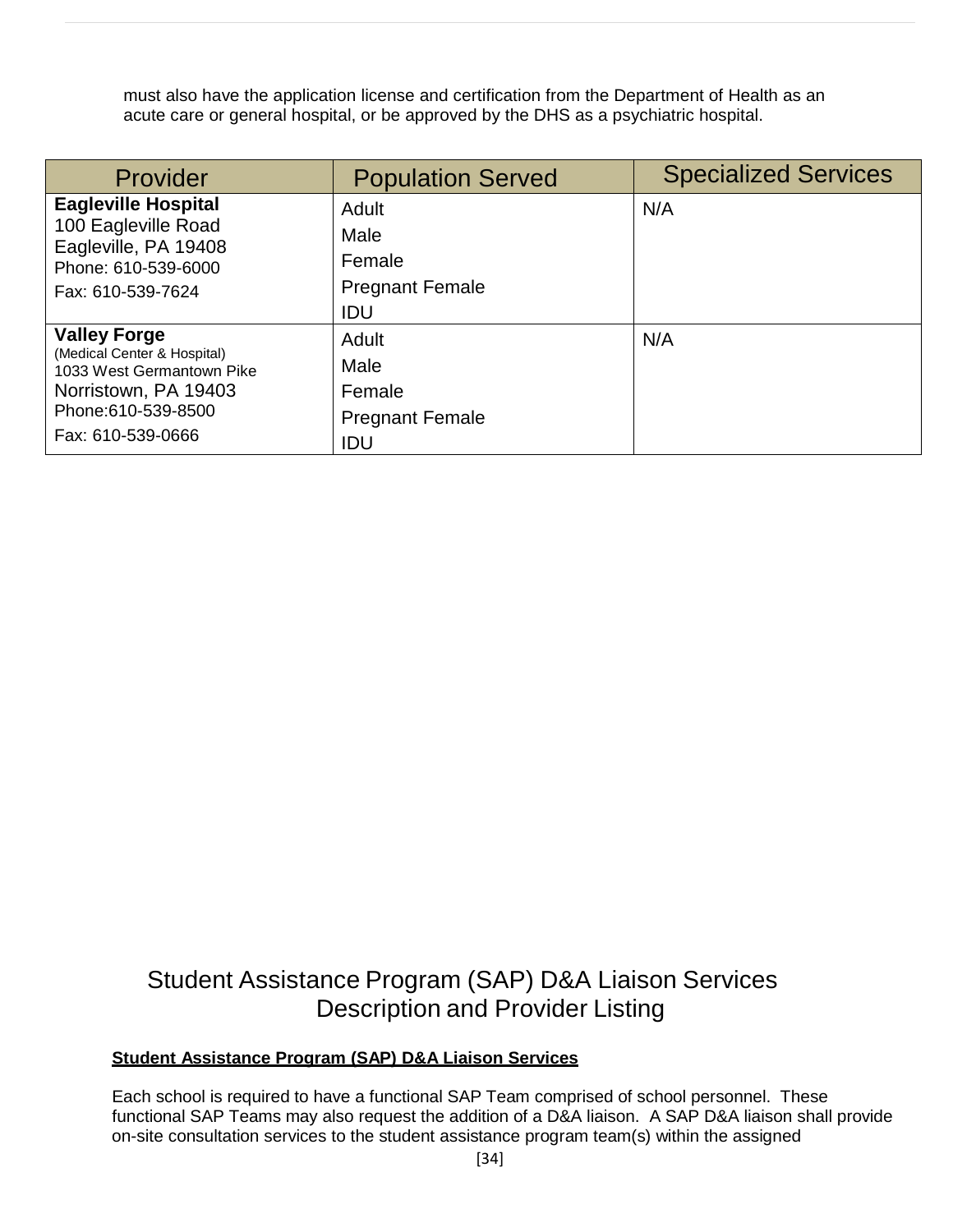school/school districts of the York/Adams Counties. The SAP D&A liaisons receive needed/appropriate direction and supervision provided by an individual knowledgeable about the Commonweal SAP and capable of providing local system-wide focus and representation. The SAP D&A liaison will:

- Attend core team meetings;
- Provide consultation services;
- Provide intervention services as needed:
- Facilitate access to the appropriate services;
- Facilitate referral to drug & alcohol treatment services, when necessary;
- Participate in and/or facilitate core team maintenance;
- Participate in program evaluation activities;
- Provide relevant trainings to students, parents, faculty and staff;
- Participate in parent/teacher meetings;
- Maintain data for required reporting as determined by YADAC;
- Facilitate and/or co-facilitate school-based support groups;
- Facilitate and support the school-based aftercare plan for students who are returning to school from treatment; and,
- Collaborate with other agency providers.

| <b>Provider</b>                     | <b>Population Served</b> | <b>Specialized Program Services</b> |
|-------------------------------------|--------------------------|-------------------------------------|
| <b>True North Wellness Services</b> | Adolescents              | N/A                                 |
| 625 West Elm Avenue                 |                          |                                     |
| Hanover, PA 17331                   |                          |                                     |
| Phone: 717-632-4900                 |                          |                                     |
| Fax: 717-632-3657                   |                          |                                     |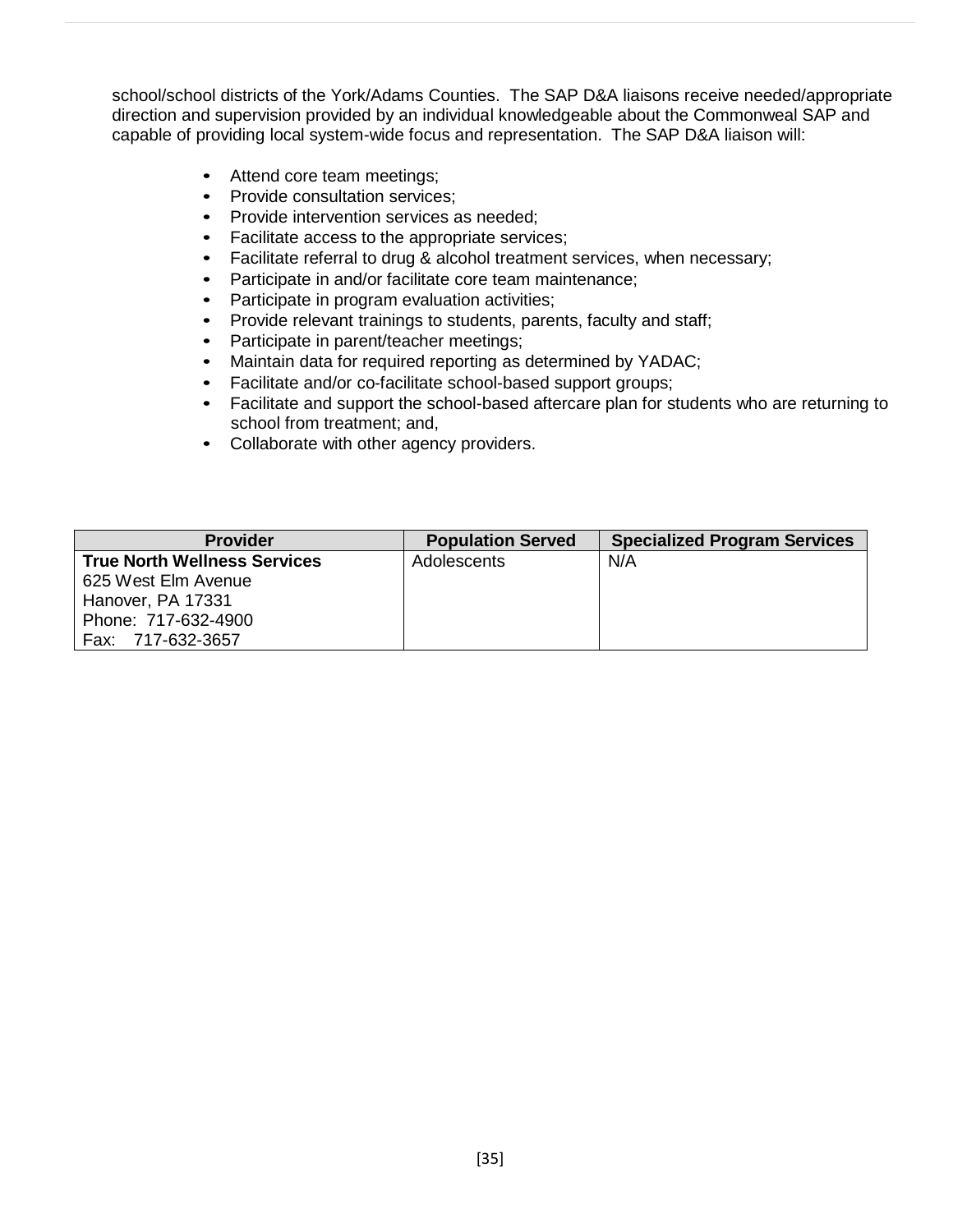# Prevention Services Description and Provider Listing

#### **Prevention Services**

Prevention involves a proactive process that empowers individuals and systems to deal constructively with potentially difficult life situations, to keep healthy people healthy and to bolster the strength of those at risk. It requires that a measurable, risk-based series of collaborative and culturally relevant strategies be employed to preclude or reduce those uses of drugs and alcohol that have a negative impact on the individual, the family, and the larger society. Negative impact includes the physical, mental, or social consequences that result in the reduction of optimum functioning at home, in school, at work, or in the community. Positive behaviors are defined as those which include increased selfunderstanding, improved interpersonal and human relations skills, enhanced ability to relate to social institutions, and effective coping behaviors to deal with stress. Prevention activities are targeted at the total populations, with an emphasis on delivering appropriate services prior to the manifestation of inappropriate behaviors. Prevention activities can be delivered through schools, media, family or community agencies and groups.

| <b>Provider</b>                                                                                                                                       | <b>Population Served</b>                                                       | <b>Specialized Program Services</b> |
|-------------------------------------------------------------------------------------------------------------------------------------------------------|--------------------------------------------------------------------------------|-------------------------------------|
| <b>Children's Home of York</b><br>77 Shoehouse Road<br>York, PA 17406<br>Phone: 717-755-1033<br>Fax: 717-755-9993                                     | Adult<br><b>Pregnant Female</b><br>Adolescents<br><b>IDU</b><br>Male<br>Female | Gambling                            |
| <b>Collaborating for Youth and</b><br><b>Community Development</b><br>PO Box 3576<br>Gettysburg, PA 17325<br>Phone: 717-338-0300<br>Fax: 717-338-0304 | Adult<br><b>Pregnant Female</b><br>Adolescents<br><b>IDU</b><br>Male<br>Female | N/A                                 |
| <b>Holcomb Behavioral Health Systems,</b><br>Inc.<br>3995 East Market Street<br>York, PA 17402<br>Phone: 717-757-1227<br>Fax: 717-757-1353            | Adult<br><b>Pregnant Female</b><br>Adolescents<br>IDU<br>Male<br>Female        | N/A                                 |
| <b>True North Wellness Services</b><br>625 West Elm Avenue<br>Hanover, PA 17331<br>Phone: 717-632-4900<br>Fax: 717-632-3657                           | Adult<br><b>Pregnant Female</b><br>Adolescents<br>IDU<br>Male<br>Female        | N/A                                 |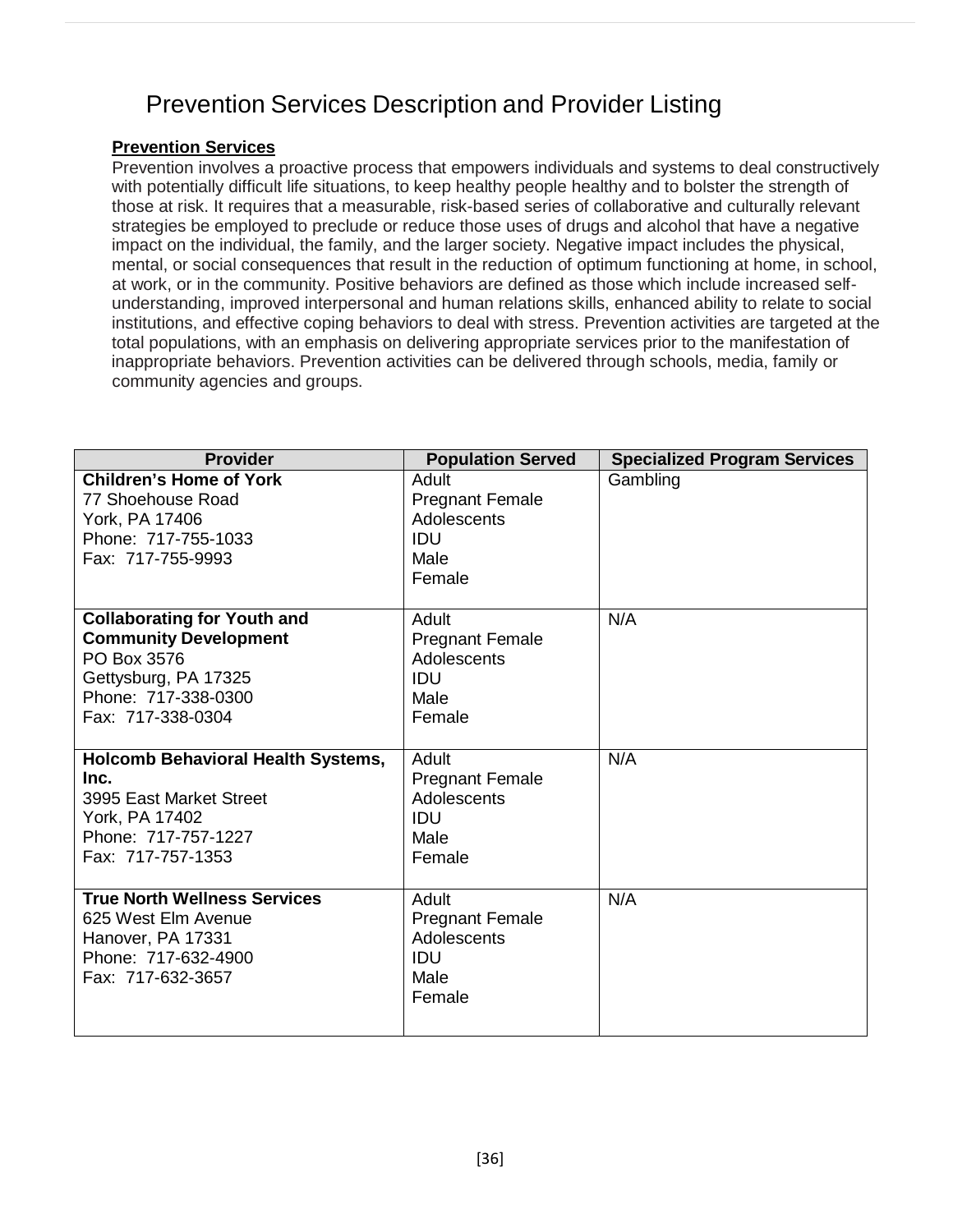# Intervention/Outreach Services Description and Provider Listing

#### **Intervention/Outreach Services**

Intervention level of care involves the provision of services aimed at assisting the client in coping with a specific crisis or other situation in his or her life, whereby his or her customary modes of adaptation have proven inadequate. Intervention also assists in decision-making and supporting the client until he or she can cope with the situation independently. Referral is provided if the need for a structured treatment regimen or other service is indicated.

| <b>Provider</b>                                                                                                                                               | <b>Population Served</b>                                                       | <b>Specialized Program Services</b> |
|---------------------------------------------------------------------------------------------------------------------------------------------------------------|--------------------------------------------------------------------------------|-------------------------------------|
| <b>Alder Health Services</b><br>100 North Cameron Street<br>Suite 301 East<br>Harrisburg, PA 17101<br>Phone: 717-233-7190<br>Fax: 717-233-7196                | Adult<br><b>Pregnant Female</b><br>Adolescents<br><b>IDU</b><br>Male<br>Female | N/A                                 |
| <b>RASE Project</b><br>18 South George Street<br>Suite 203<br>York, PA 17401<br>Phone: 717-900-1926<br>Fax: 717-900-1938                                      | Adult<br><b>Pregnant Female</b><br>Adolescents<br>IDU<br>Male<br>Female        | Warm Hand-Off                       |
| (Telephone Hotline aka Crisis)<br><b>True North Wellness Services</b><br>625 West Elm Avenue<br>Hanover, PA 17331<br>Phone: 717-632-4900<br>Fax: 717-632-3657 | Adult<br><b>Pregnant Female</b><br>Adolescents<br><b>IDU</b><br>Male<br>Female | N/A                                 |
| (Telephone Hotline aka Crisis)<br><b>Wellspan Behavioral Health</b><br>1101 South Edgar Street<br>York, PA 17403<br>Phone: 717-851-1500<br>Fax: 717-851-1515  | Adult<br><b>Pregnant Female</b><br>Adolescents<br>IDU<br>Male<br>Female        | N/A                                 |